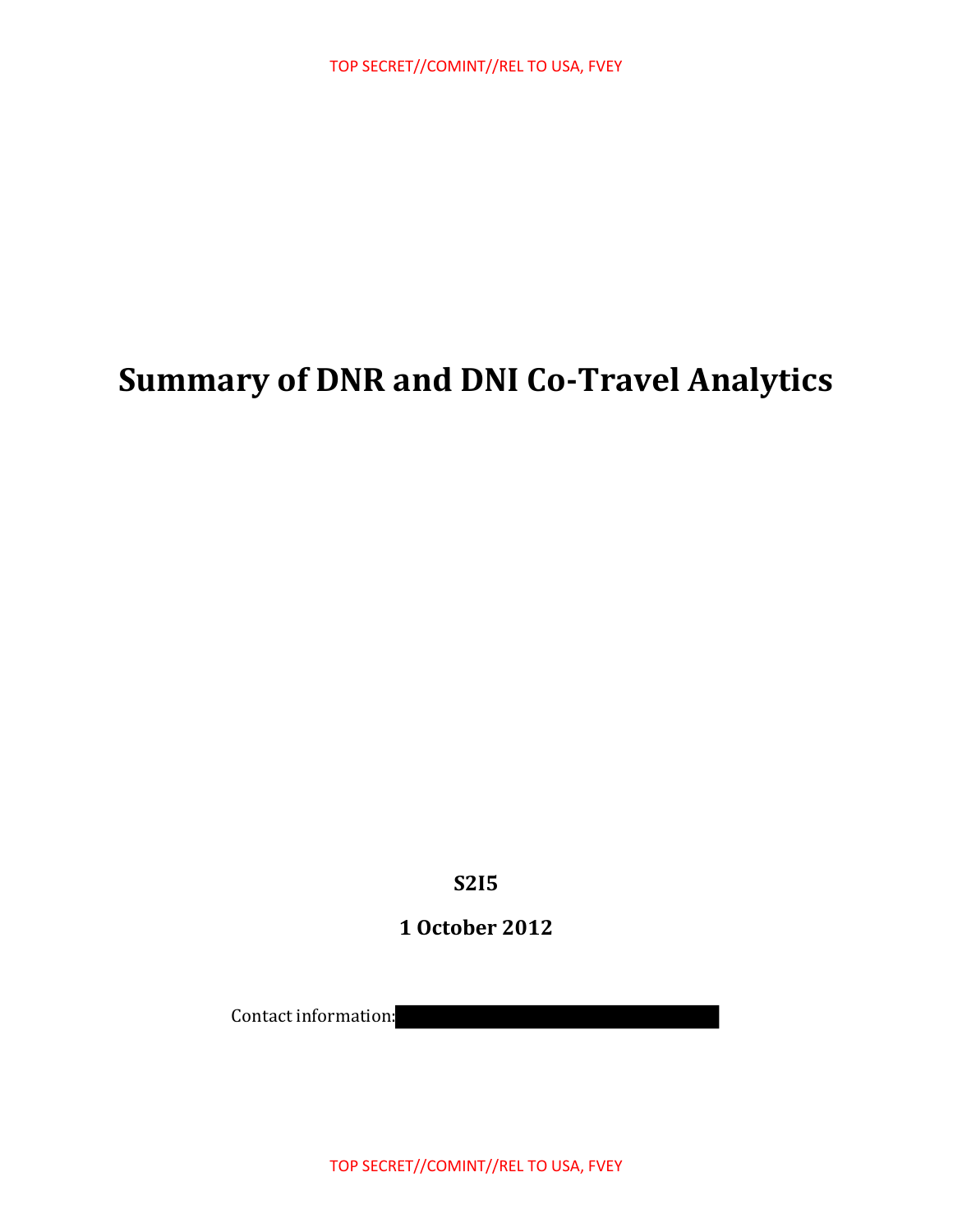## **Table of Contents**

|                                                                                              | 3                |
|----------------------------------------------------------------------------------------------|------------------|
|                                                                                              | $\boldsymbol{3}$ |
|                                                                                              |                  |
|                                                                                              | 5                |
|                                                                                              | 6                |
| Geospatial Analysis Tradecraft Center (GATC) Opportunity Volume Analytic _______________ 7   |                  |
|                                                                                              |                  |
|                                                                                              | 9                |
|                                                                                              | 9                |
|                                                                                              | 10               |
|                                                                                              |                  |
| Scalable Analytics Tradecraft Center (SATC) Geospatial Lifelines Co-Travel QFD___________ 13 |                  |
|                                                                                              | 13               |
| Target Analysis Center (TAC)/Café/ Travel and Mobility Analysis Center (TMAC) DNI Co-Travel  | 14               |
|                                                                                              | 15               |
|                                                                                              | 16               |
|                                                                                              | 17               |
|                                                                                              | 18               |
|                                                                                              | 19               |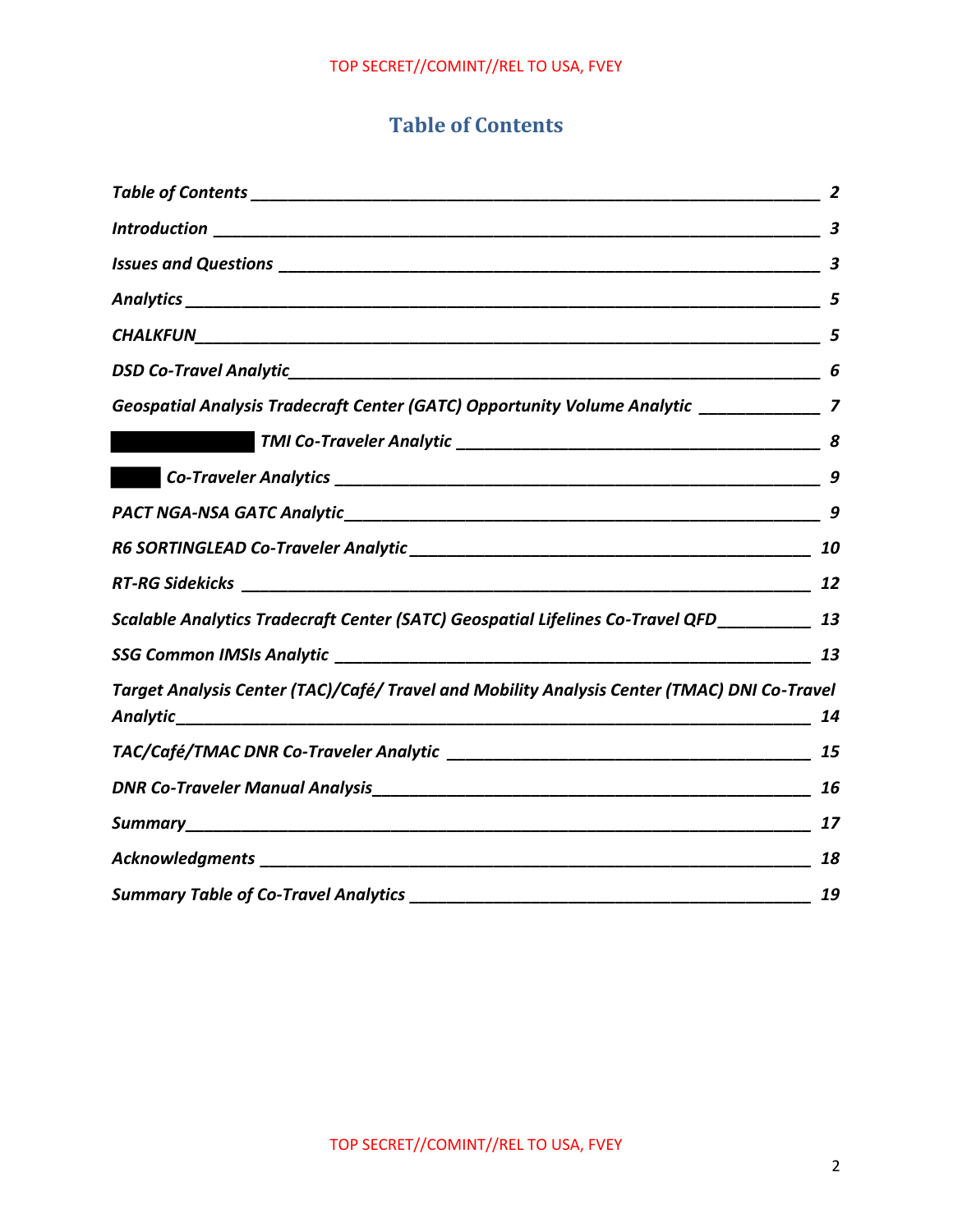## **Introduction**

(S//REL TO USA, FVEY) This short-term study overviews and documents key elements of the co-traveler analytics both under development and operational at NSA. Each section includes a brief description of the analytic, its status, source data, and caveats.

(S//REL TO USA, FVEY) While each analytic was designed to operate on a particular type of data or a particular data format, many can likely be scaled to operate on other data sources. For instance, analytics designed for DNR GCID or VLR data might also apply to DNI Geolocation data.

**(S//REL TO USA, FVEY) The process of documenting these analytics raised a series of important issues that not only distinguish the analytics from each other, but more importantly, shape the landscape that we must consider in moving forward to meet the analytic needs at NSA.** Some of these issues are discussed in the next section.

## **Issues and Questions**

#### *Should a co-travel analytic consider where a GCID or VLR is physically located?*

- $\circ$  Many GSM analytics use GCID information to identify co-travelers. If two selectors are seen at the same GCID around the same time, they are considered co-travel candidates. The analytic does not need to know where the GCID is physically located. However, if the individuals are using different network providers (e.g., T-Mobile and Verizon), they may be physically standing next to each other as their mobiles register with different cell towers. Co-travel analytics that do not consider the physical geo-locations of the towers will not discover individuals that are co-traveling on different networks.
- o Analytics that make use of point data (e.g., Thuraya) necessarily need to consider geolocational data in order to determine distance from one point to another.

#### *Should incidental co-travelers be considered?*

- o There is a difference between incidental co-travel due to collective movement (individuals with similar travel behaviors but no other similarities) and functional group-based co-travel among individuals with behaviorally relevant relationships. CTCOP makes this definition explicit, but warns that we might not want to exclude seemingly incidental co-travelers simply because we are unaware of their relationship.
- o Other factors, such as contact chains and target COMSEC behaviors (frequent power-down, handset swapping, SMS behavior), might assist in determining whether co-travelers are associated through their travel behaviors alone or through behaviorally relevant relationships.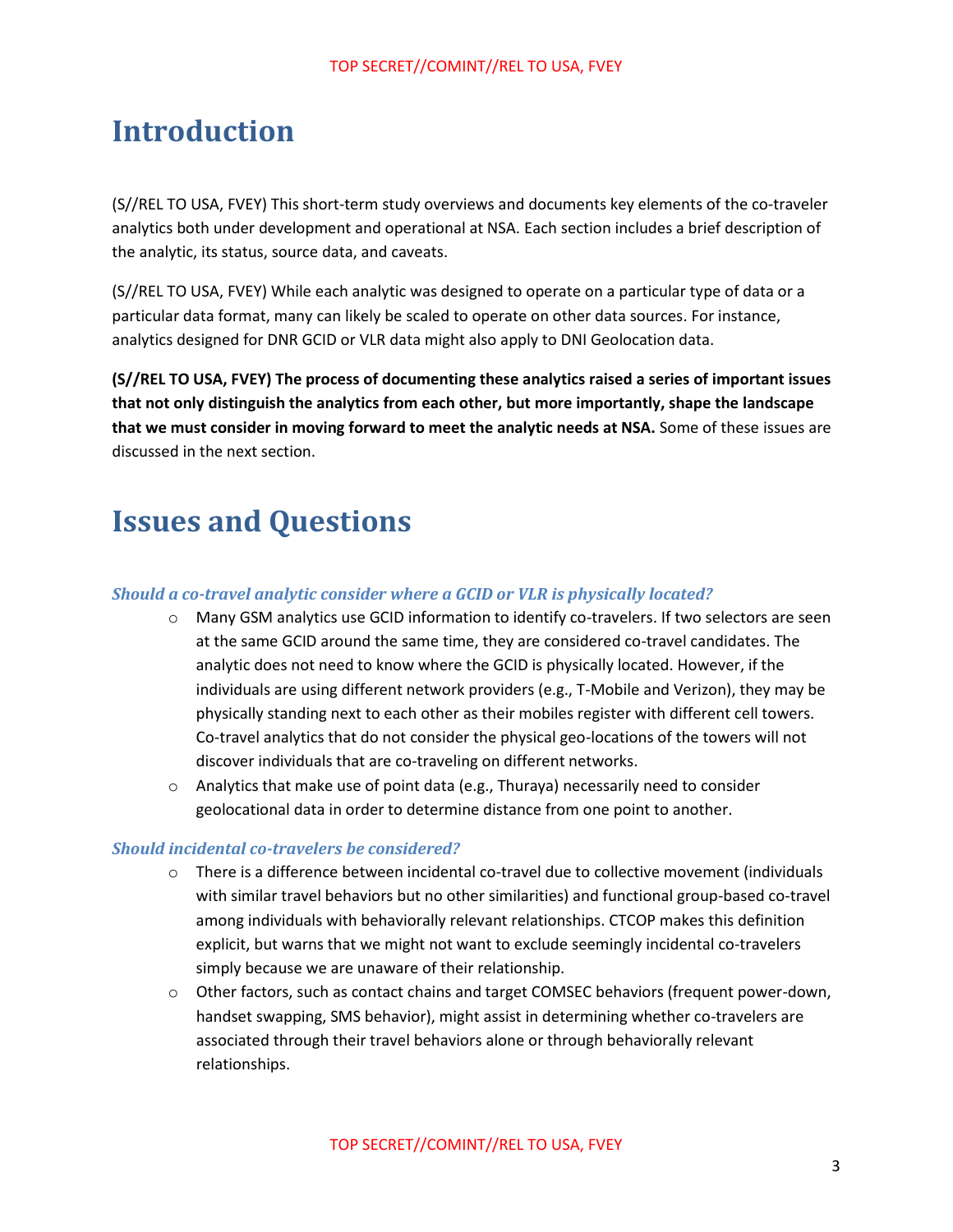#### *Should geography play a role in co-travel?*

- o Because it is difficult to know where a GSM target is located within a GCID or VLR, many of the GSM co-travel analytics use the mathematical central point in the VLR or GCID as a reference point. We could postulate that traveling targets will be located along roads, train tracks, or footpaths where network service exists. This type of geographical information could theoretically be used to inform a co-traveler analytic in identifying candidates (especially those that are traveling via the same means of transportation). Geographical information might also be used to "fill in the gaps" when data is missing between locations that a target visited.
- o Analytics in this study that make use of such geographical information include DSD's Cotravel analytic and the Geospatial Analysis Tradecraft Center's (GATC's) Opportunity Volume analytic.

#### *Should device and collection sampling play a role in determining co-travelers?*

 $\circ$  We may collect hundreds of events from one target's mobile phone while collecting only a few events from his co-traveler's mobile phone. The number of events collected may be due to collection bias, differences in network service, and/or target COMSEC behavior. Analytics should take these considerations into account when attempting to identify co-travelers.

#### *Should co-travelers seen in different source databases be considered?*

- $\circ$  Depending on a target's preferred communication behaviors, some co-travelers may be seen largely in DNR GSM data, and other co-travelers may be seen largely in DNI data. We may be able to construct a more complete picture of a target's locations over time if we combine DNR and DNI data sources. It might be worth considering the degree to which considering multiple data sources will significantly increase the number of false positives.
- $\circ$  Databases that do not contain geolocation information might also be considered. For instance, air travelers on the same reservation number are probably co-traveling on the same flight. Users sharing a MAC address are probably co-located using the same device even though we may not know where that device is located. Consistent observations of devices within the same LAIC may provide evidence of co-location, even if the LAIC's physical service area is unknown. Finally, similarities between IP addresses may indicate proximity on the same LAN, even if the physical location of the LAN nodes is unknown.
- $\circ$  The one analytic in this study that attempts to combine multiple sources of information to build a more holistic picture of a target's travel pattern is the TAC/Café/TMAC Co-travel analytic.

#### *Can co-travel be considered a series of meetings?*

 $\circ$  We attempted to limit this study to targets co-traveling through two or more locations within an analyst-specified time and space window. If those locations are defined, however, we might consider co-travel as a series of "meetings" at known locations. Analytics that detect co-location may be different in nature from those that detect co-travel. The specific analytic need will define which of these approaches is more appropriate and efficient.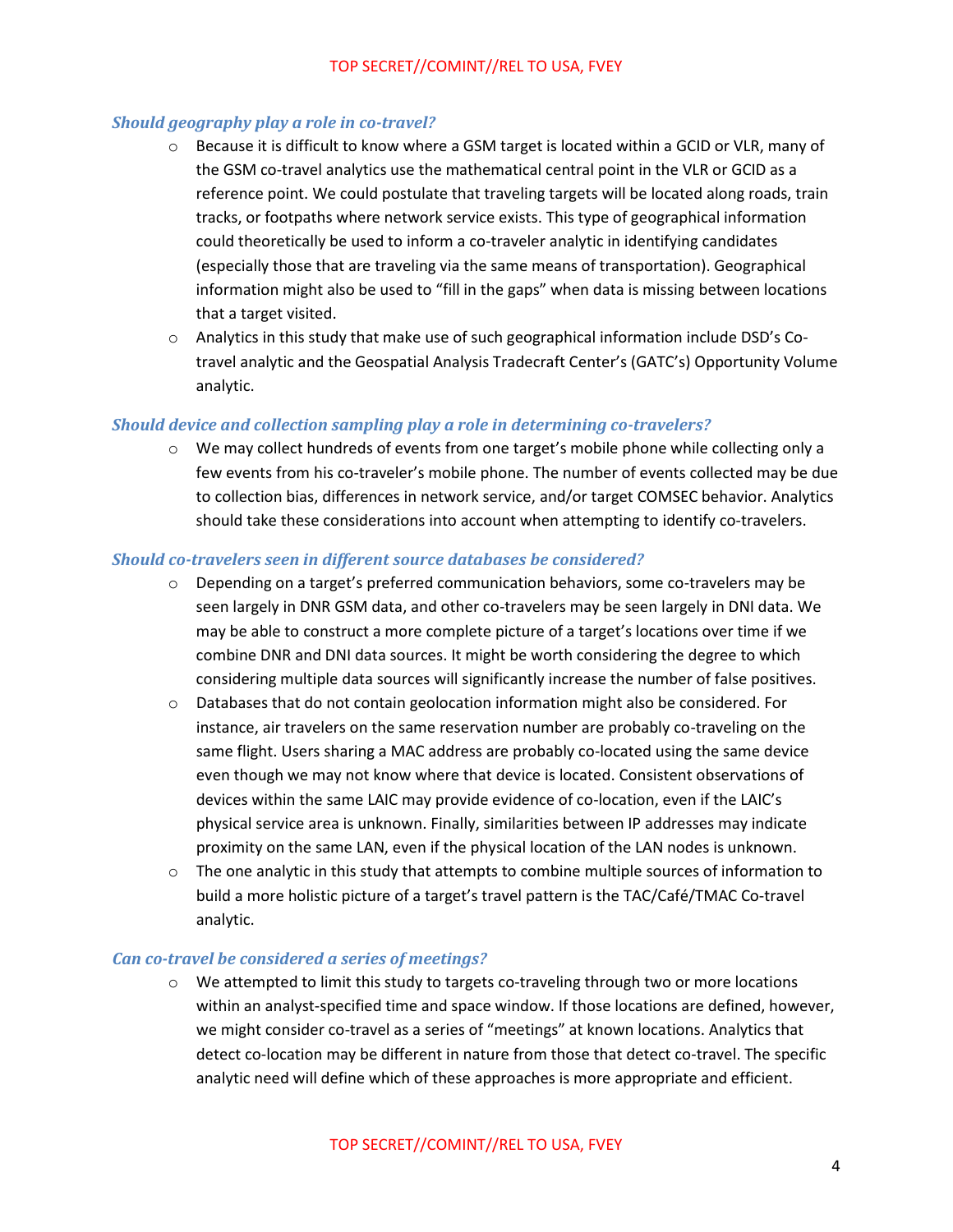$\circ$  In this study, examples of meeting analytics that detect instances of co-location include the GATC Opportunity Volume Analytic and the Meet&Greet Spatial Chaining Analytic.

# **Analytics**

## **CHALKFUN**

#### *Background*

 $\overline{\phantom{a}}$ 

(TS//SI/REL TO USA, FVEY) Chalkfun's Co-Travel analytic computes the date, time, and network location of a mobile phone over a given time period, and then looks for other mobile phones that were seen in the same network locations around a one hour time window. When a selector was seen at the same location (e.g., VLR) during the time window, the algorithm will reduce processing time by choosing a few events to match over the time period. Chalkfun is SPCMA enabled<sup>1</sup>.

(S//SI/REL TO USA, FVEY) Note: As of 6 September 2012, the events that are chosen depend on the "sampling method" chosen by the analyst (most active, most per day, first/last/most, or first/last/spread). The "sampling rate" specifies how many events are chosen to match. As Chalkfun moves to the cloud, this option will be discontinued.

(TS//SI/REL TO USA, FVEY) The cloud-based version of Chalkfun (see R6 SORTINGLEAD Co-traveler Analytic section), which may be released as early as September 2012, will have a number of additional features and options:

- The system will run one query (rather than separate queries) for all of the IMSIs, MSISDNs, VLRs, and GCIDs that an analyst enters (as if the selectors and areas of interest were joined with an "OR"). The system currently runs separate queries for each, returning separate sets of results for each combination of selector and areas of interest. The cloud-based version will also enable the user to set the size of the time window that the analytic considers, rather than defaulting to one hour (as described above).
- The user will be able to choose the countries or locations of interest. Blacklist and whitelist features will enable the user to instruct the system to ignore activity within a region, or restrict analysis to specified regions of interest (e.g., ignore activity in or use only activity from  $\Box$
- In considering potential co-travelers, the analyst will have the option to ignore activity in which the target is in his home country

 $1$  (S//SI//REL) SPCMA enables the analytic to chain "from," "through," or "to" communications metadata fields without regard to the nationality or location of the communicants, and users may view those same communications metadata fields in an unmasked form.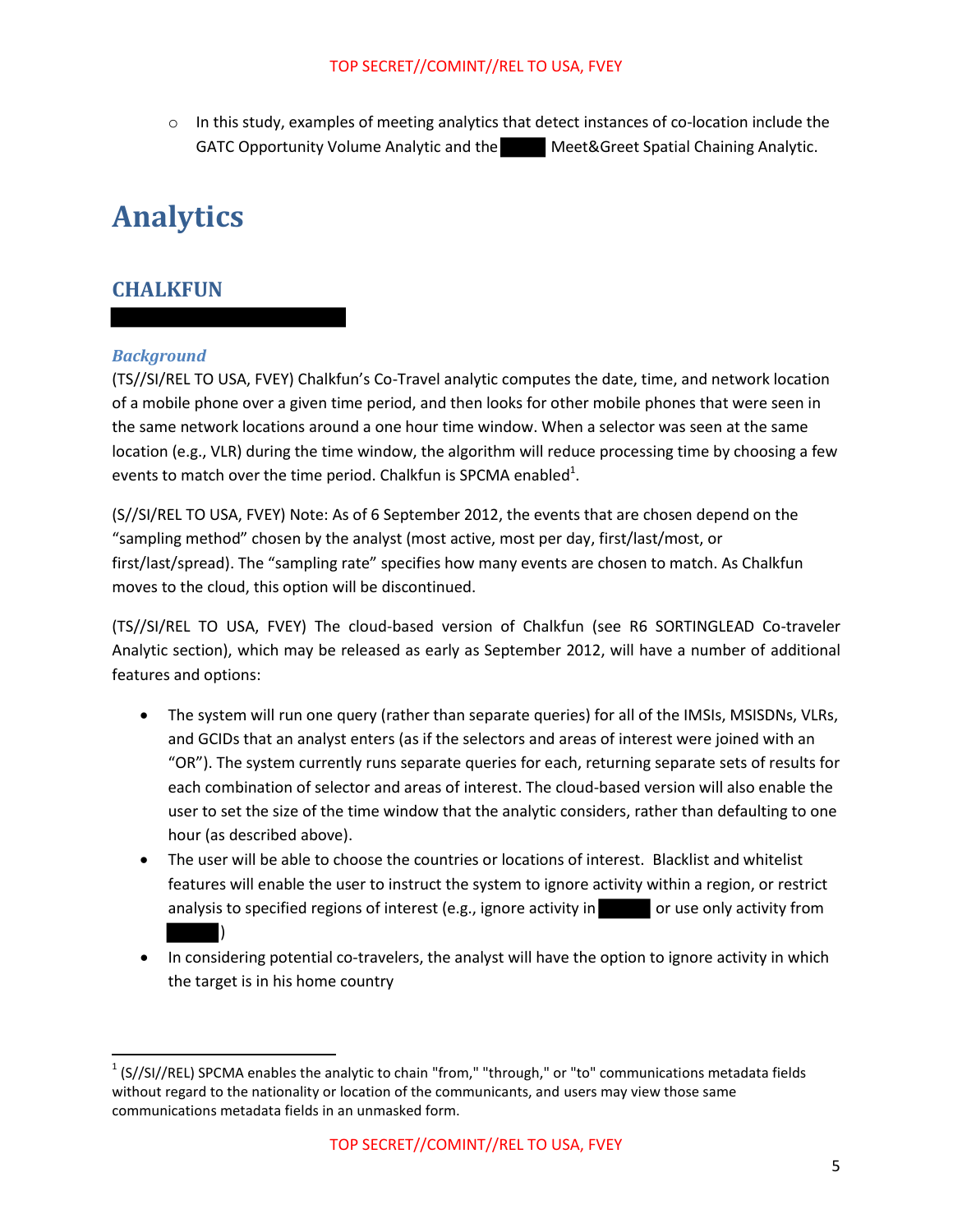The analyst will be able to filter in or out potential co-travelers with specified prefixes (for instance, return only mobiles, remove all mobiles, them, or include only mobiles that are from the same country as the target).

| <b><i><u>JUUUS UNU JUNNIUI V</u></i></b>                                                                                 |                                                          |                                                                                                                                                                                                                 |
|--------------------------------------------------------------------------------------------------------------------------|----------------------------------------------------------|-----------------------------------------------------------------------------------------------------------------------------------------------------------------------------------------------------------------|
| <b>Status</b>                                                                                                            | Source Data                                              | <b>Caveats</b>                                                                                                                                                                                                  |
| - Operational; Available at<br>analysts desktops<br>- Cloud version could be<br>available as early as September<br>2012. | - All FASCIA data containing VLR<br>and GCID information | - Current version is not cloud-<br>based and can have long<br>processing times, however<br>cloud-based solution is<br>imminent.<br>- Analytic will only return co-<br>travelers on the same provider<br>network |

#### *Status and Summary*

## **DSD Co-Travel Analytic**

#### *Background*

(S//SI/REL TO USA, FVEY) The DSD Co-Travel analytic predicts target locations and co-travelers by calculating time-based travel trajectories. Probable travel routes are calculated using observed locations and determining the most likely paths and travel times similar to that used in turn-by-turn navigation systems. These target travel paths are represented as a series of LAT/LONG waypoints or line segments along the probable travel routes, such as roads. The travel paths are divided into segments (e.g. 20 to 50km along the road). The analytic predicts the approximate time that the target would theoretically arrive at each segment waypoint based on projected travel times between known locations. Then, within the travel window, the analytic discovers candidate co-travellers that intersect locations along the buffered travel path. The next step in the analytic is performed using interactive Renoir analysis of a two mode graph representing the route segments and selectors observed on these route segments within the time windows. Once the data is clean and candidate co-travellers are identified detailed analysis can be done in Renoir or other tools such as GeoTime incorporating other supporting data such as communications events and content.

(S//SI/REL TO USA, FVEY) The analytic currently runs on a Netezza-based architecture, called Hectic Snare, that rapidly executes MySQL-based QFDs. This architecture enables interactive exploratory analysis and rapid pattern matching. The analytic is distributable and could be implemented in Hadoop/MapReduce or Accumulo.

(S//SI/REL TO USA, FVEY) This analytic was tested using an terrorist case study. The case study used approximately 80,000 base stations locations and 16 billion mobiles location records for CDRs (Call detail records) and infrastructure collect from DRT and Juggernaut systems. This case study showed that more candidate co-travellers were discovered by analyzing the travel paths than by considering common meeting locations alone.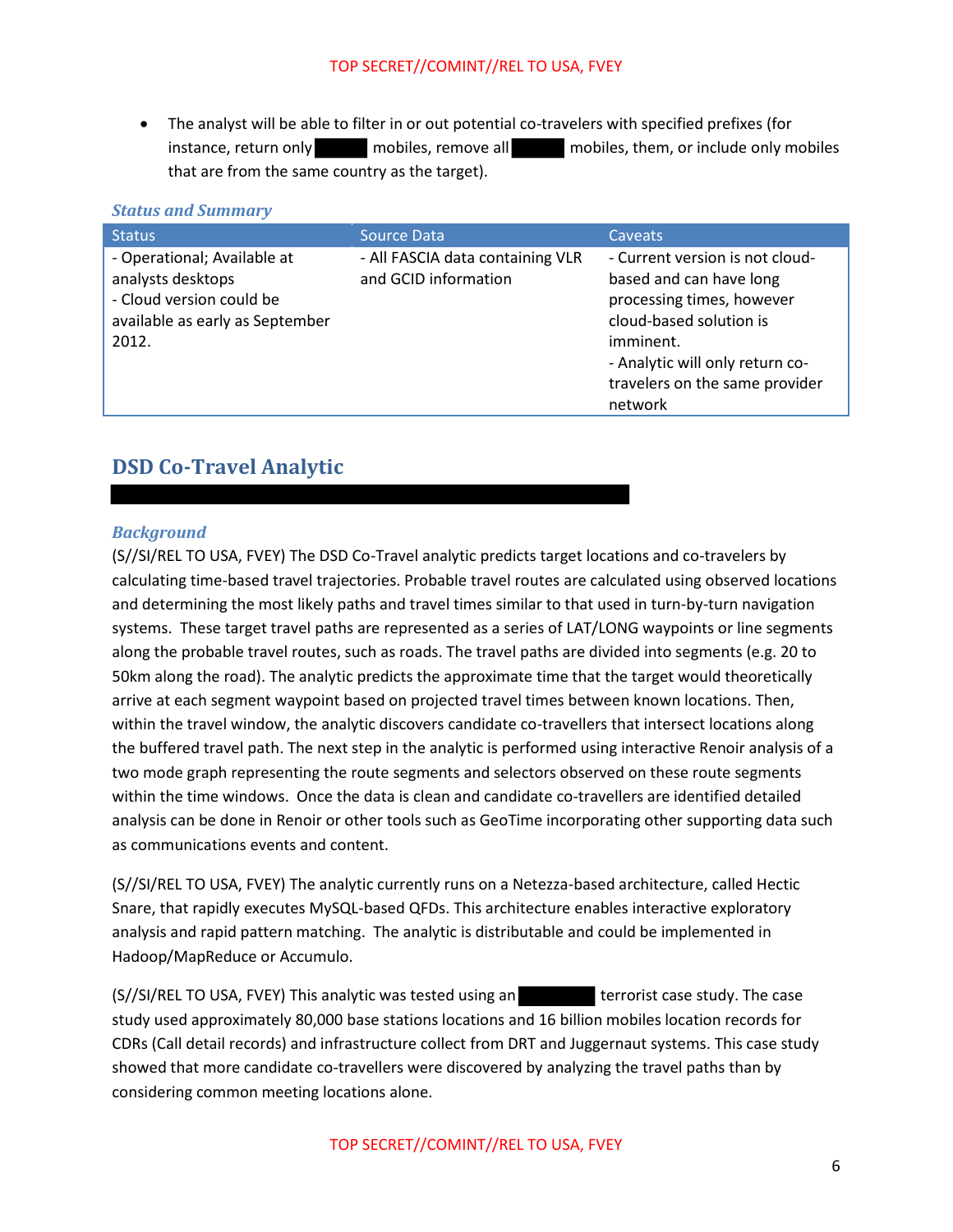| <b>Status and Summary</b> |                               |                             |
|---------------------------|-------------------------------|-----------------------------|
| <b>Status</b>             | Source Data                   | <b>Caveats</b>              |
| Analytic implemented and  | - Mobile CDRs and residing in | - Requires Netezza (current |
| tested at DSD.            | Netezza-based architecture.   | implementation)             |
|                           |                               | - Requires Renoir           |

## *Future Work*

(S//SI/REL TO USA, FVEY) DSD would like to integrate key meeting locations into this analytic, such as safehouses. Plans are also underway to identify targets based on COMSEC behaviors such as identifying mobiles that are turned off right before convergence between two travel paths occurs.

## **Geospatial Analysis Tradecraft Center (GATC) Opportunity Volume Analytic**

#### *Background*

(TS//SI/REL TO USA, FVEY) The opportunity volume analytic determines whether two entities (e.g. devices) could have been co-located by considering the possibility of their travel paths intersecting. The opportunity volume analytic requires pairs of event locations and times for each entity, and computes the possible locations and times in which the two entities could have been co-located. It does this by computing possible travel route surfaces for each entity between the specified events, using a travel cost surface computed from terrain, land cover, and road network data. These possible travel route surfaces include the temporal dimension (that is, the period of time in which the entity could have been at the given location); the intersection between these multidimensional surfaces represents the places and times during which the entities could have been co-located. The analytic was developed using GPS point event data, but the analytic actually uses a 1-km grid for the spatial resolution and a 15-minute period for the temporal resolution, so it can be applied to any data that can be expressed in these terms.

| <b>Status</b>                                                                   | Source Data                             | <b>Caveats</b>                                                                                                                                                                                                                                              |
|---------------------------------------------------------------------------------|-----------------------------------------|-------------------------------------------------------------------------------------------------------------------------------------------------------------------------------------------------------------------------------------------------------------|
| Prototype service implemented<br>on NGANet. Not yet ported to<br><b>NSANet.</b> | - Geohashes of GPS point event<br>data. | - Requires event locations and<br>times for every selector.<br>- Designed for 1 km grid-based<br>locations and 15 minute time<br>intervals.<br>- Co-travel capability would<br>require analyst to define a series<br>of meetings at specified<br>locations. |

#### *Status and Summary*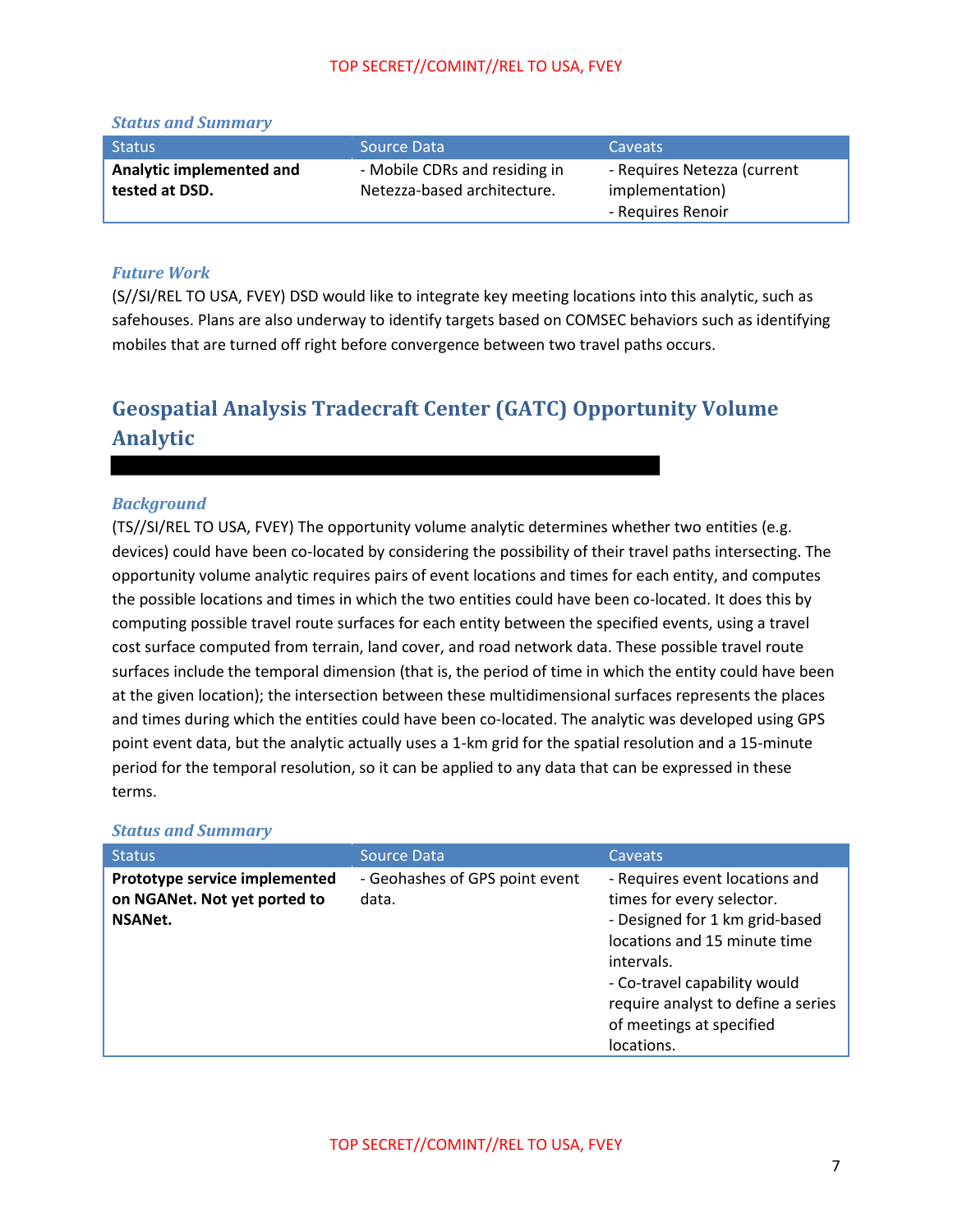#### *Future Work*

(TS//SI/REL TO USA, FVEY) The purpose of this service is to determine whether two entities could have been co-located given observed event locations for those entities. To detect co-travel, the analyst would need to define a series of meeting locations and times. The opportunity volume analytic could also provide a mechanism for vetting co-travel analytics by testing for possible co-location events along cotravel routes.

## **TMI Co-Traveler Analytic**

#### *Background*

(TS//SI/REL TO USA, FVEY) The Track Mutual Information (TMI) cloud analytic was developed as a study under their graph analytics, alerting, and target development program. The analytic is oriented to work on 7 to 30 days worth of regional collection. It has been tested on RT-RG data from the region. Instead of using GCID information as co-travel reference points, the analytic works cross-network by computing target "closeness" based on the GCID Lat/Long GEO information and time. The Lat/Long information is obtained from RT-RG.

(TS//SI/REL TO USA, FVEY) The analytic starts by computing event sequences of LAT, LONG, and time for each selector. These are called "tracks". It then computes a value that measures how far the selector has traveled in general. If the selector has not traveled outside a 20 to 50 km radius, the selector is not considered. Each eligible selector's tracks are pairwise-compared to the others and a measure of similarity in time and space is computed.

#### *Status and Summary*

| <b>Status</b>                                                              | Source Data                                                                                         | <b>Caveats</b>                                                                                                                                                                                                           |
|----------------------------------------------------------------------------|-----------------------------------------------------------------------------------------------------|--------------------------------------------------------------------------------------------------------------------------------------------------------------------------------------------------------------------------|
| Initial development completed.<br>In testing phase, not yet<br>operational | - Sortinglead summaries of<br>FASCIA data on GM-PLACE and<br>GM-<br>- RT-RG regional GSM collection | - Analytic only considers tasked<br>selectors as seeds.<br>- Analytic does not consider<br>targets that do not travel outside<br>a 20 to 50 km radius.<br>- Track dataset must be<br>repopulated for each data<br>update |

#### *Future Work*

(TS//SI/REL TO USA, FVEY) would like to reduce processing by creating an index containing selectors whose tracks are near each other in space. To achieve this, future work may make use of a GEOAddress hashing algorithm that uses LAT/LONG information to group cell towers into clusters that are in the same region. This hash considers latitude and longitude only, and is agnostic to the targets' service provider. It may be possible to also compare target tracks quickly by comparing these GeoAddresses.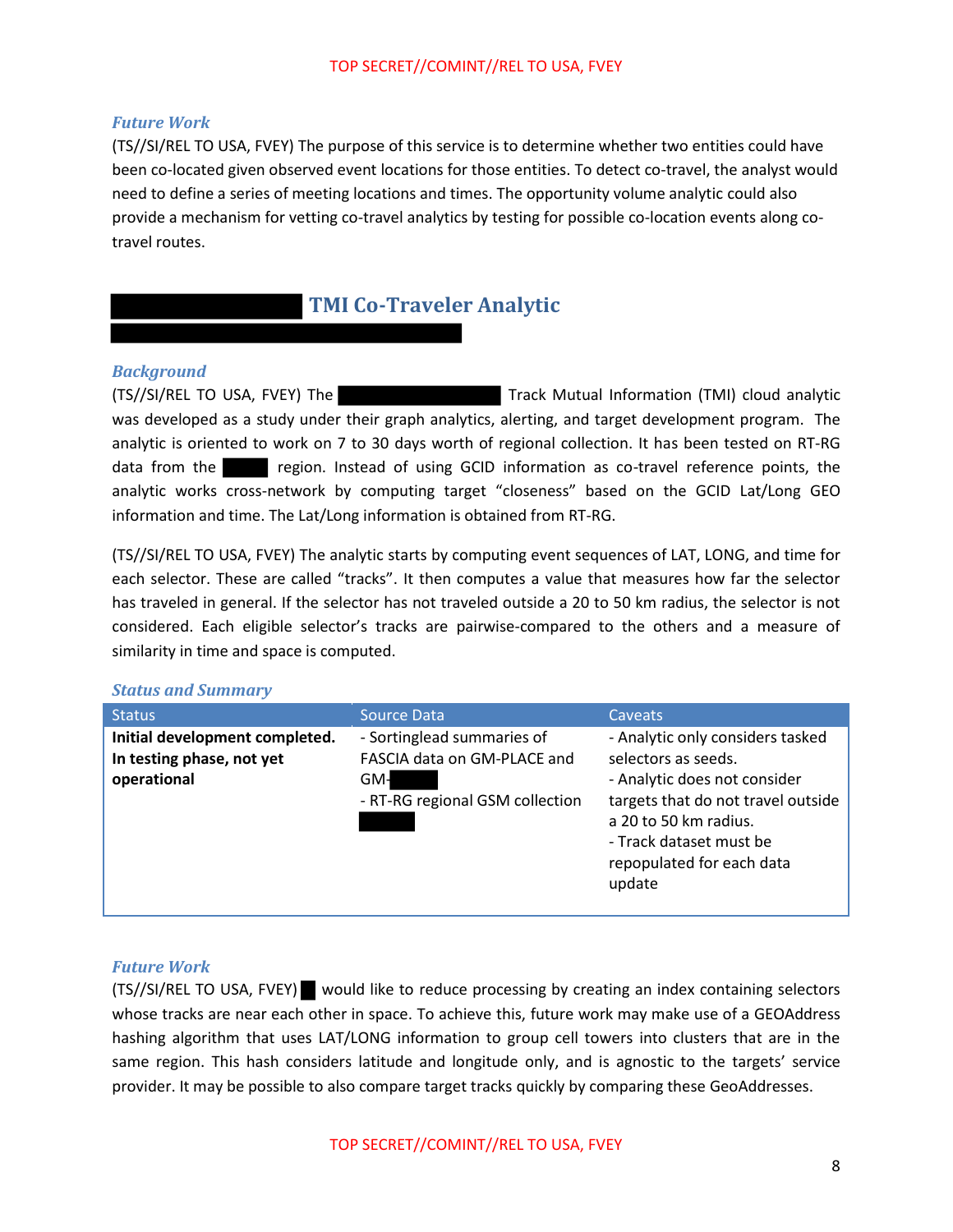## **Co-Traveler Analytics**

#### *Background*

 (TS//SI/REL TO USA, FVEY) has developed two co-travel analytics: Fast Follower (FF) and Meet&Greet Spatial Chaining (MGSC). The FF analytic was initially designed to detect individuals who are following station personnel. Detailed non-SIGINT path data is collected consensually on the station personnel, and this reference path data provides the seeds for this analytic, which attempts to discover mobile GEO data indicating individuals that may be following the station personnel. The MGSC analytic is designed to detect meetings between high-value individuals and other entities.

(TS//SI/REL TO USA, FVEY) The FF analytic begins by considering non-SIGINT reference paths for station personnel based on detailed knowledge of the entity's location. Candidate followers are determined by identifying other individuals that have traversed some number of consecutive points (determined by the analyst) that match the reference path in space and time. The analyst also sets a parameter to specify the minimum distance that must be covered along a candidate path.

(S//SI/REL TO USA, FVEY) The MGSC analytic is designed for ELKPRINTS data from smartphones. This analytic identifies sequences of consecutive location points close in time and combines them into a single data point. A maximum velocity movement parameter is applied to create a time window around each point representing the approximate time at which the individual was located there (as opposed to traveling to or from that location). Finally, co-travelers are identified by discovering pairs of selectors that meet the duration and distance thresholds set by the analyst as input parameters. Spatial chaining software aggregates and presents the meeting data, including the locations, times, and scoring metrics to the analyst.

#### *Status and Summary*

| <b>Status</b>                                                                                                                       | <b>Source Data</b>                                                                                     | <b>Caveats</b>                                                                                                                                        |
|-------------------------------------------------------------------------------------------------------------------------------------|--------------------------------------------------------------------------------------------------------|-------------------------------------------------------------------------------------------------------------------------------------------------------|
| The MGSC analytics has been<br>tested on real ELKPRINTS data,<br>but results have not been<br>validated by operational<br>analysts. | - Smartphone data from<br><b>FLKPRINTS</b><br>- Reference-path data (FF)<br>- List of selectors (MGSC) | - Analytic designed for precise<br>geolocation data (e.g., from<br>smartphones)<br>- MGSC analytic would require<br>the analyst to define a series of |
| The FF analytic has been tested<br>on made-up data.                                                                                 |                                                                                                        | meetings                                                                                                                                              |

## **PACT NGA-NSA GATC Analytic**

#### *Background*

(TS//SI/REL TO USA, FVEY) The PACT analytic is a joint NSA-NGA effort to identify co-traveling Thuraya handsets. The effort was motivated by an increase in Thuraya phone usage by

. SIGINT Geospatial Analysts were able to characterize the travel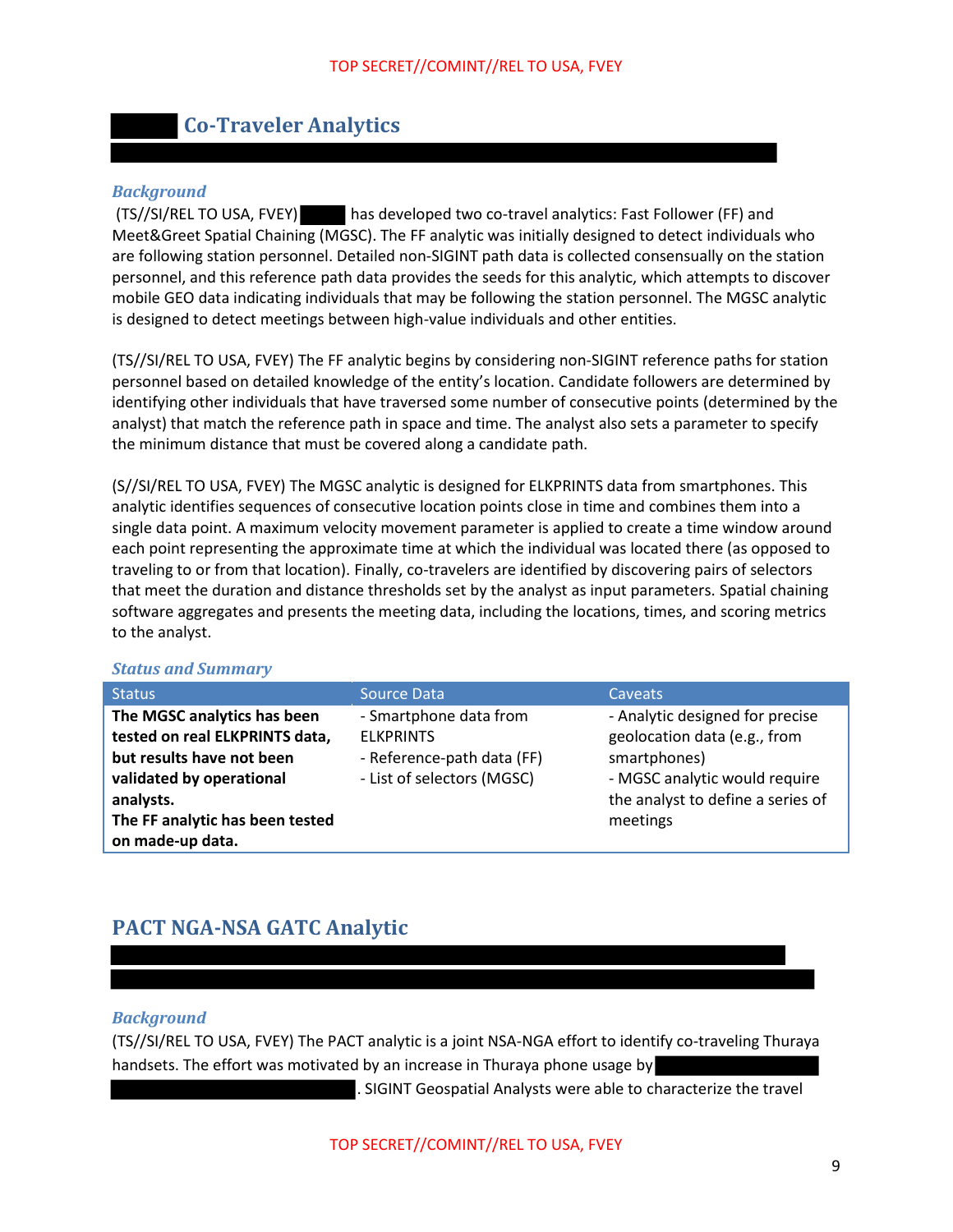behaviors of the targeted Thuraya handsets and identifying other handsets with similar patterns. The targeted handsets were observed traveling between known government and military installations; therefore, handsets with similar travel behaviors were inferred to be government forces.

(TS//SI/REL TO USA, FVEY) The first step of PACT is to identify a set of waypoints for each target handset. Waypoints are generated from sequences of events that cluster together in space and time. The second step is to identify which pairs of handsets contain similar waypoint clusters. Pairs are scored based on the number of waypoint clusters that match. This analytic also considers the total possible number of waypoint clusters for each selector, so that the total number of communication events per selector is taken into consideration. This process is intended to reduce the possibility of producing results that include incidental co-travel. The third step in this analytic identifies persistent patterns by examining the time periods over which co-location occurs for each co-travel candidate pair.

#### *Status and Summary*

| <b>Status</b>                                                                | Source Data                                           | <b>Caveats</b>                                         |
|------------------------------------------------------------------------------|-------------------------------------------------------|--------------------------------------------------------|
| <b>Tested on VOICESAIL data from</b><br><b>CULTWEAVE. Patterns stored in</b> | - Thuraya data from CULTWEAVE<br>(~500 M waypoints in | - Analytic designed for Thuraya<br>or other point data |
| QFD.<br>In process of transitioning PACT<br>to NSA/S2.                       | <b>CULTWEAVE)</b>                                     |                                                        |

#### *Future Work*

Future work could involve applying this analytic to other types of QFD datasets such as Inmarsat and GSM data. The team is also interested in building on this analytic to enable discovery of asynchronous co-traveling relationships.

## **R6 SORTINGLEAD Co-Traveler Analytic**

#### *Background*

(S//REL TO USA, FVEY) R6 has been partnering with Chalkfun to upgrade the Chalkfun co-traveler analytic to a cloud-based analytic that will run on Cloud 14 (to eventually be migrated to MDR-2).

(TS//SI/REL TO USA, FVEY) The R6 co-traveler analytic accepts a selector and timeframe as input, and then derives an itinerary for the selector that includes the CELL IDs and/or VLRs (depending on what is available). The itinerary is based on a series of waypoints generated from the location information that is available in FASCIA-PCS. Then, the analytic searches for other selectors that were "near" these waypoints in space and time. Time windows are configurable and can be adjusted by the user. Each candidate is scored and then prioritized based on the scores.

(TS//SI/REL TO USA, FVEY) The R6 co-traveler analytic operates on Sortinglead Event Summaries and a GEO Index. The Sortinglead Event Summaries provide rapid access to FASCIA PCS events by summarizing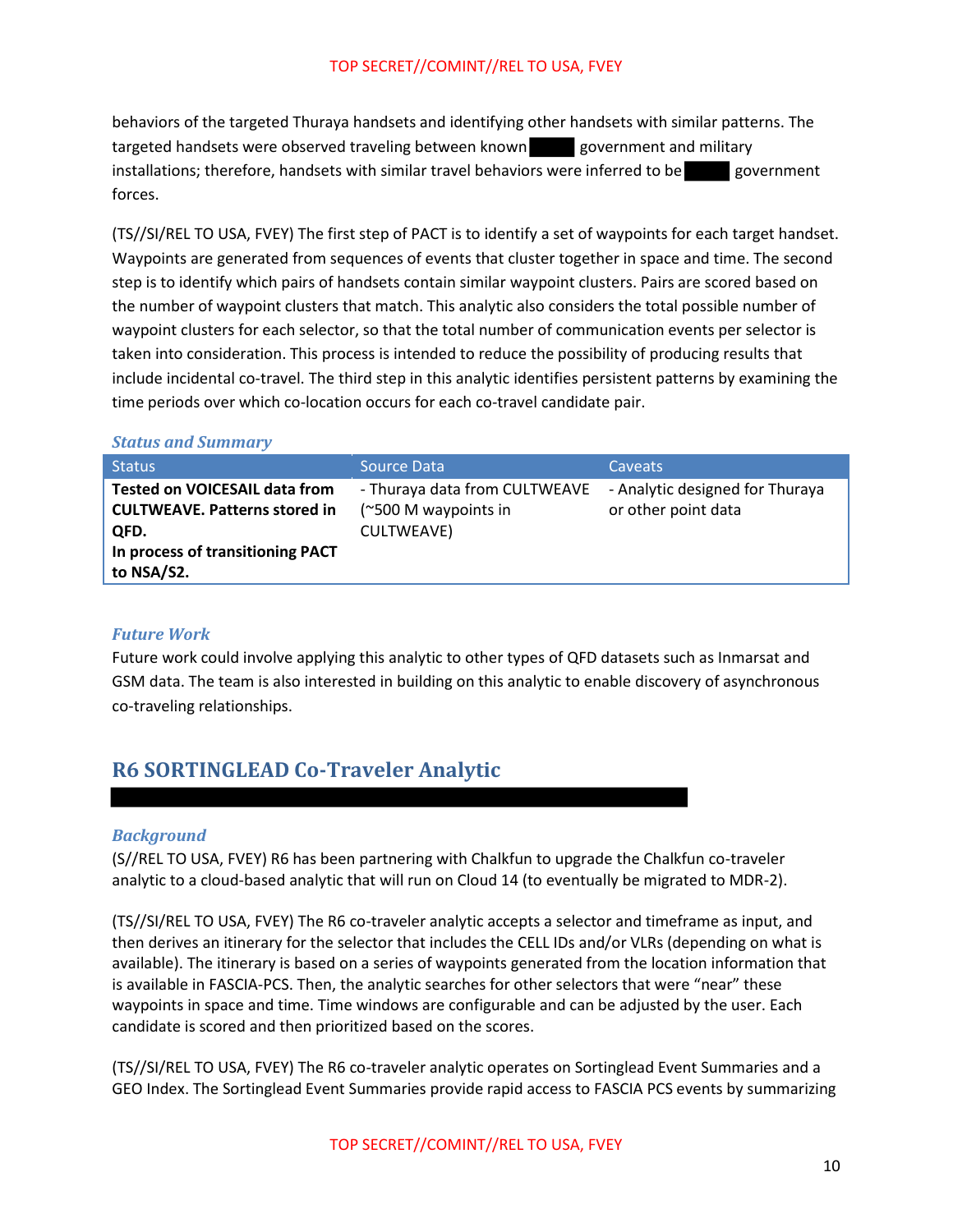and enriching key elements of selector behavior. The Sortinglead Event Summaries benefit this analytic because they can provide enriched location information about selectors that is not present in the raw metadata. The GEO Index contains a mapping between the locations (GCIDs or VLRs) visited by a selector and the time (day/minute) that the visit(s) occurred. Information from command and control networks that track IED attacks is also used to enrich the GEO Index.

(TS//SI/REL TO USA, FVEY) The results that can be returned from this type of analytic can potentially be enormous. Each candidate will have some level of time and space overlap with the seed. Prioritization occurs by assessing the quality of the overlap in terms of time and space closeness. The analyst may choose to triage any number of potential candidates (e.g. top 10 or top 100 candidates, or candidates that surpass a given threshold).

| <b>Status</b>                                                                                                                                                                                                                            | <b>Source Data</b>                                                                             | Caveats                                                                                                                                                                                                                                                                                                                                                                                                                                                                                                                                                                                          |
|------------------------------------------------------------------------------------------------------------------------------------------------------------------------------------------------------------------------------------------|------------------------------------------------------------------------------------------------|--------------------------------------------------------------------------------------------------------------------------------------------------------------------------------------------------------------------------------------------------------------------------------------------------------------------------------------------------------------------------------------------------------------------------------------------------------------------------------------------------------------------------------------------------------------------------------------------------|
| - In testing phase to be<br>replacement back-end for the<br>current production CHALKFUN<br>co-traveler tool<br>- Cloud-based (MapReduce)<br>implementation under<br>development to handle larger<br>numbers of queries<br>simultaneously | - FASCIA PCS Sortinglead<br><b>Summaries</b><br>- CHALKFUN enrichment (VLR<br>country mapping) | - Analytic cannot recover cross-<br>network co-travelers<br>- Analytic will not be effective<br>against stationary (non-traveling)<br>targets<br>- Processing is memory intensive<br>- Analytic is sensitive to large<br>cells, VLRs, and dense areas<br>- Not directly applicable to sat<br>phones with LAT/LONG<br>information<br>- Results can be very sensitive to<br>timeframe chosen as input. For<br>instance, analytic will not be<br>effective for large queries across<br>multiple countries and large time<br>frames (e.g., anywhere in<br>over the past year and then<br>anywhere in |

#### *Status and Summary*

#### *Future Work*

(TS//SI/REL TO USA, FVEY) Because the R6 co-traveler analytic depends on GCID and VLR locations as meeting points or waypoints, it will not return selectors that co-travel on different provider networks. (For instance, it could not return a Verizon selector co-traveling with a T-Mobile selector.) The R6 team is working on experiments that might "alias" seed selectors to nearby selectors on other networks to get around this problem, but this poses challenges. The RT-RG analytic (discussed later in this paper) uses relative velocities to deal with the cross-network challenge, but this approach requires pre-computing travel behavior for all pairs of selectors, which can be computationally expensive.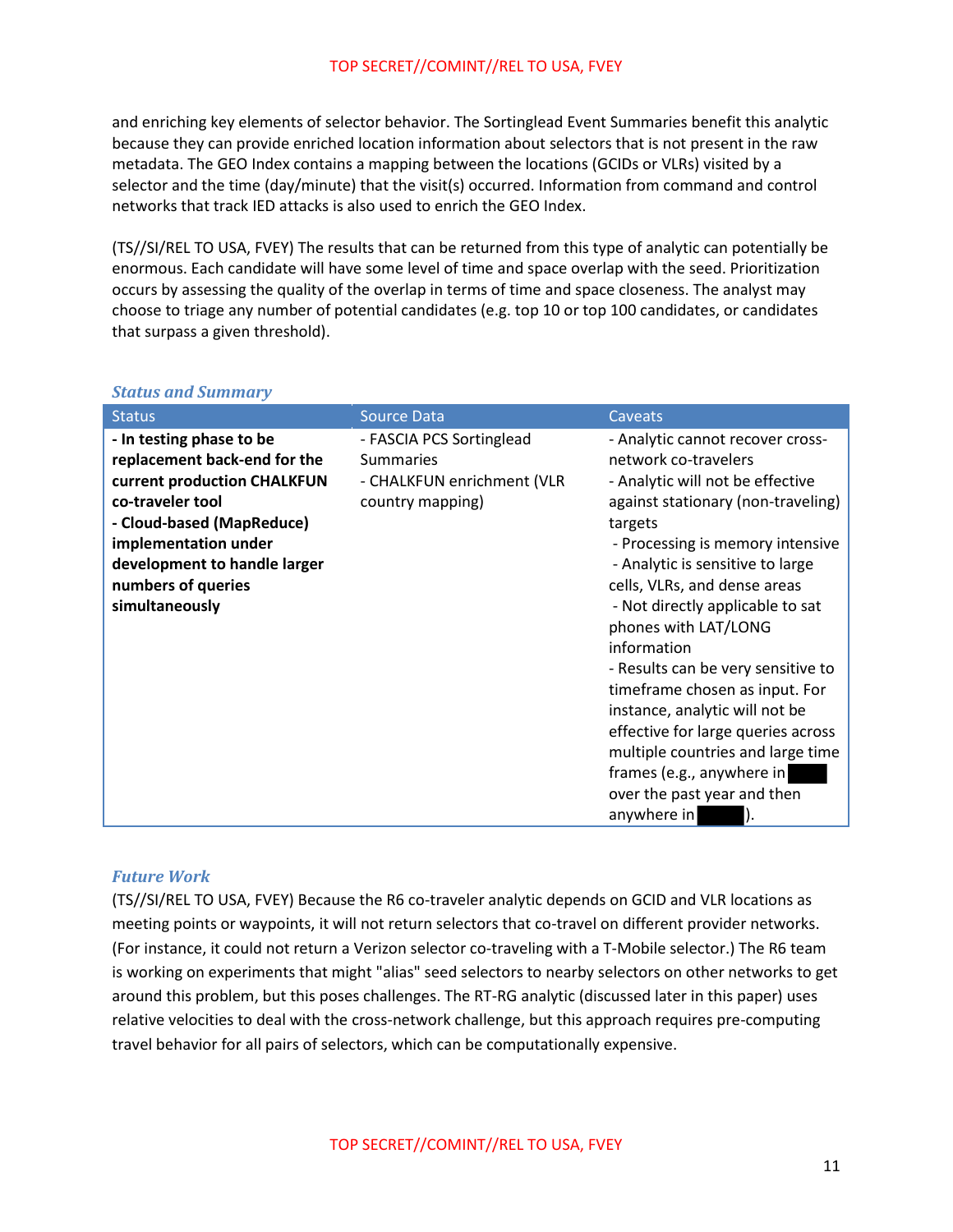### **RT-RG Sidekicks**

#### *Background*

(TS//SI/REL TO USA, FVEY) The RT-RG Sidekick Cloud-Based Co-traveler analytic compares average travel velocity between pairs of selectors to infer whether or not could co-travel would practically be possible. The velocity factor is intended to reduce the number of false positives when considering travel among urban areas by filtering out pairs of selectors that were seen at the same series of CELL IDs or VLRs over time, but could not have been traveling together because the location data timestamps presuppose an unreasonable velocity. This may happen because one or both of the selectors in the pair may have been located at the edges of the network coverage during one or more of their travel midpoints.

(TS//SI/REL TO USA, FVEY) The analytic first computes "movement summaries" of all available tasked selectors. The movement summaries contain a list of locations that a target visited during the timeframe of interest, given by the analyst. Locations are defined by CELL IDs (for GSM) or GEO-Hashes (for any other selectors with Lat/Long). Then, the system discovers pairs of targets that could be traveling together by comparing their sequences of physical locations and factoring out pairs that could not have reasonably arrived at the meeting waypoints within 10 minutes of each other.

(TS//SI/REL TO USA, FVEY) One of the main benefits of the RT-RG Sidekicks analytic is that it is not constrained by provider network. Because it considers physical (LAT/LONG) locations and travel velocities, it can provide co-traveler results that include selectors on different provider networks.

| <b>Status</b>                                                                                | <b>Source Data</b>                                                                                                                                         | Caveats                                                                                                                                                                                                                                                                |
|----------------------------------------------------------------------------------------------|------------------------------------------------------------------------------------------------------------------------------------------------------------|------------------------------------------------------------------------------------------------------------------------------------------------------------------------------------------------------------------------------------------------------------------------|
| - QFD available at RT-RG analyst<br>desktop.<br>RT-RG Tools: Goldminer, CHET,<br><b>GEOT</b> | - Sortinglead Event Summaries<br>(the l<br>subset<br>of Fascia PCS)<br>- Currently running on RT-RG<br>- Could possibly scale to FASCIA<br>event summaries | - Requires accurate tower geo<br>data (location and date)<br>- Requires pre-computing all<br>selectors against all selectors,<br>which can be expensive<br>- Current output includes only<br>tasked selectors<br>- Analytic is not designed for<br>stationary targets. |
|                                                                                              |                                                                                                                                                            |                                                                                                                                                                                                                                                                        |

#### *Status and Summary*

#### *Future Work*

(TS//SI/REL TO USA, FVEY) Currently, the system is integrated with RT-RG, operating on GSM data. It may scale to a larger data source; however, it is designed to precompute sidekicks for each possible pair or tasked selectors.

(TS//SI/REL TO USA, FVEY) This analytic could also be applied to DNI location data.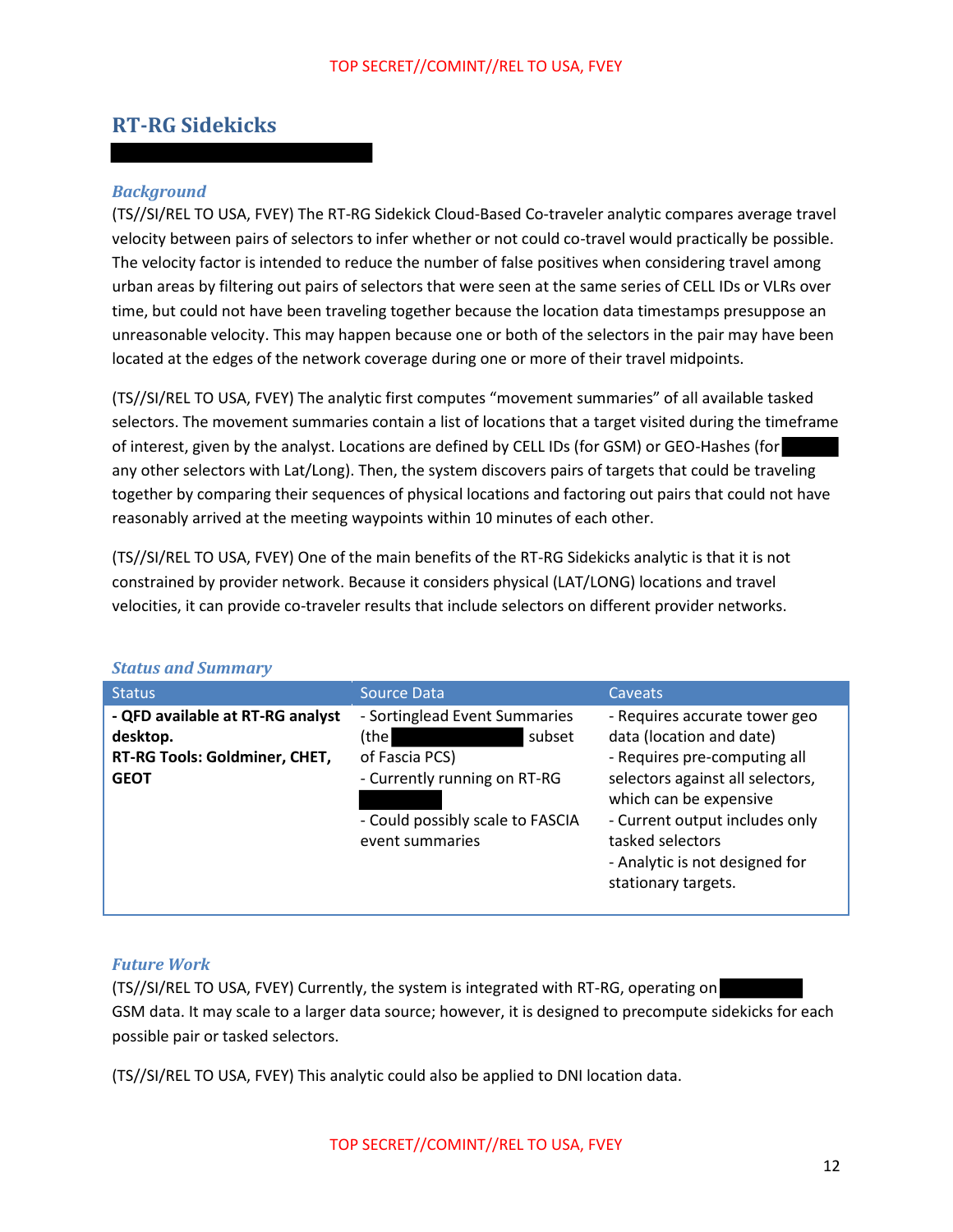## **Scalable Analytics Tradecraft Center (SATC) Geospatial Lifelines Co-Travel QFD**

#### *Background*

(TS//SI/REL TO USA, FVEY) The geospatial lifelines QFD applies the concept of "dwell times" to identify DNR co-travelers. Dwell times describe the time period spent at the beginning or ending destination. A location is considered a beginning or ending location if the dwell time at that location is greater than 2 hours.

(TS//SI/REL TO USA, FVEY) This QFD first generates geohashes using GSM event data, and then calculates transition lines indicating that a device traveled from one geohash to another. The result is a graph in which the geohashes represent nodes and the transitions represent links or edges. Clustering algorithms are applied to the graphs to determine locations and selectors of interest.

(TS//SI/REL TO USA, FVEY) The geospatial lifelines represent the beginning and ending locations, as defined by their dwell times, and all other intermediate observations. The likeliness of co-travel along paths between starting and destination points is based on the following measurements: net distance, time of transition (mins), speed (kph), Azimuth, and number of travel segments.

#### *Status and Summary*

| <b>Status</b>                                                                      | <b>Source Data</b>                                      | Caveats                                                                             |
|------------------------------------------------------------------------------------|---------------------------------------------------------|-------------------------------------------------------------------------------------|
| Analytic tested on 90 days of<br><b>GSM</b> event data from                        | - Geohashes of GSM event data<br>retrieved from FASCIA. | - Analytic designed for GSM<br>data, but could be applied to<br>other types of data |
| Code is available through SATC,<br>but analytic is no longer under<br>development. |                                                         | - Oriented to targets that remain<br>in one location for at least 2<br>hours        |
|                                                                                    |                                                         | - Requires Geocoded source data<br>for generating Geohashes                         |

#### *Future Work*

(S//REL TO USA, FVEY) The code for this QFD is available through SATC, but the analytic is no longer under development. Ideas for future work before the project ended included adding acceleration and sinuosity to the computation.

## **SSG Common IMSIs Analytic**

#### *Background*

(S//SI//REL) The Common IMSIs Analytic is a model in SEDB JEMA finds SIM card activity seen on cell tower panels in multiple areas (e.g.- border crossings commonly used by traffickers). It makes use of the Tower QFD.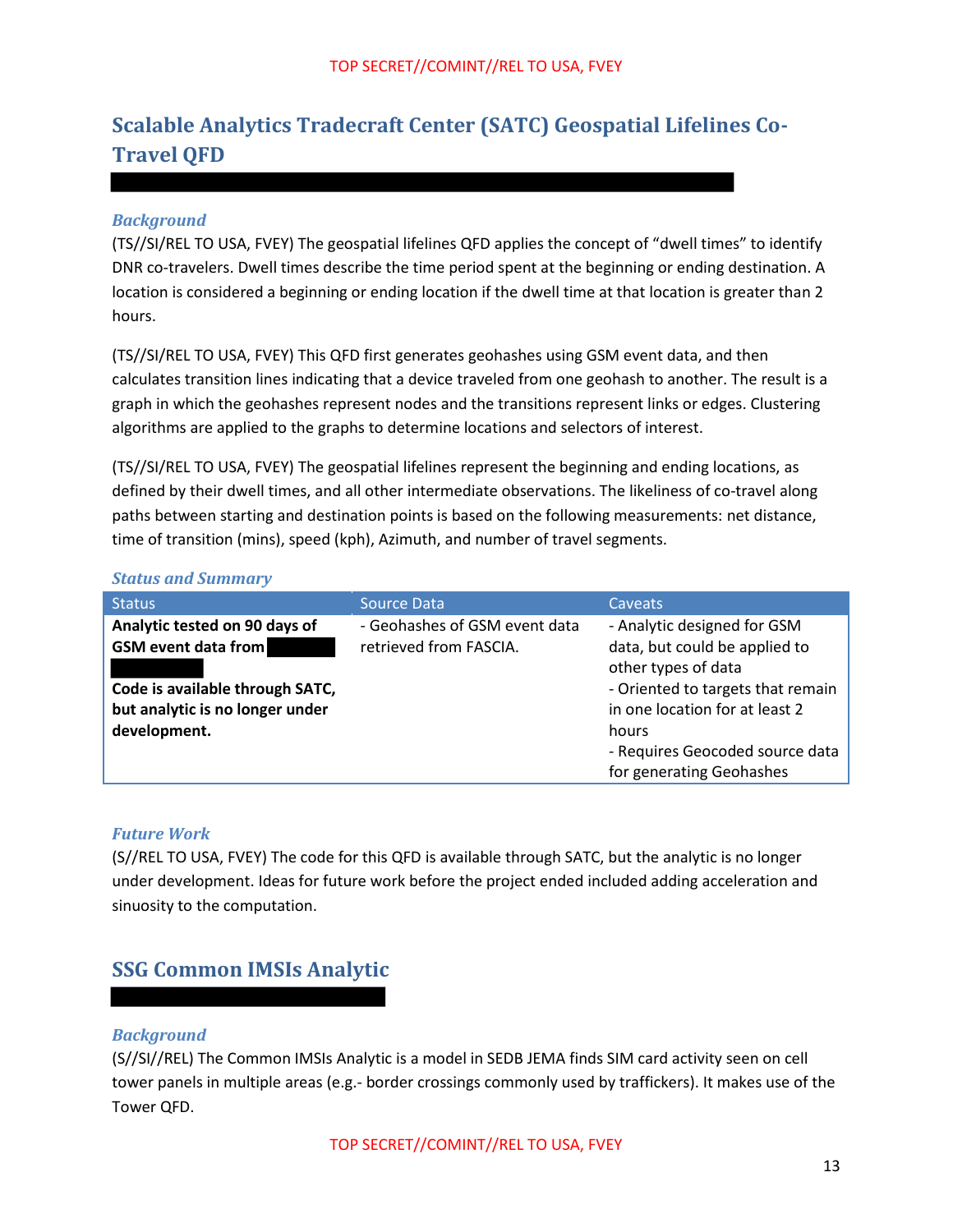(S//SI//REL) Analyst inputs areas of interest and time range. The analytic returns an excel file with a list of IMSIs seen in those areas at that time. It is enriched with OCTAVE tasking information. Limitations are that tower locations in OCTSKYWARD can be imprecise. Also, the SEDB Tower QFD summarizes IMSIs by LAIC by day. Summaries by MSISDN or IMEI are not available.

#### *Status and Summary*

| Available in JEMA.<br>- Cell tower locations in<br>-OCTAVE and FASCIA<br>OCTSKYWARD can be imprecise.<br>- The SEDB Tower QFD<br>summarizes IMSIs by LAIC by<br>day.<br>- Summaries by MSISDN or IMEI<br>are not available. | <b>Status</b> | Source Data | Caveats |
|-----------------------------------------------------------------------------------------------------------------------------------------------------------------------------------------------------------------------------|---------------|-------------|---------|
|                                                                                                                                                                                                                             |               |             |         |

*Additional Information*  https://wiki.nsa.ic.gov/wiki/Analytics Taxonomy

https://wiki.nsa.ic.gov/wiki/DNR Travel Pattern

## **Target Analysis Center (TAC)/Café/ Travel and Mobility Analysis Center (TMAC) DNI Co-Travel Analytic**

*Café Spin 1 (October 2011 – January 2012)*

#### *Background*

(TS//SI/REL TO USA, FVEY) The Café project involved TMAC, SSG, T1212, and S2I5 working in concert to develop both DNI and DNR cloud-based travel analytics. The absence of a cloud-based solution that could run over bulk data motivated this initiative. The Café objective was to steer cloud travel analytics toward operational use and ultimately merge the DNI and DNR analytics in a unified co-travel analytic. These analytics are currently still under development; however, they are available to the development community on GM-PLACE.

(TS//SI/REL TO USA, FVEY) This analytic uses IP geolocation of active user/presence events as travel indication.

(TS//SI/REL TO USA, FVEY) The DNI analytic operates in one of two modes. The first mode accepts a list of tasked targets via UTT, and attempts to identify co-travelers for those targets that have been deemed to have travelled during a specified time window (typically 30 days). The analytic only considers targets that traveled between at least 2 countries in a given month. For these traveling targets, candidate cotravelers are scored based on how many times they were seen in the same locations during the same times as the target. Target locations are given by DNI selector IP geolocation, provided by ASDF enriched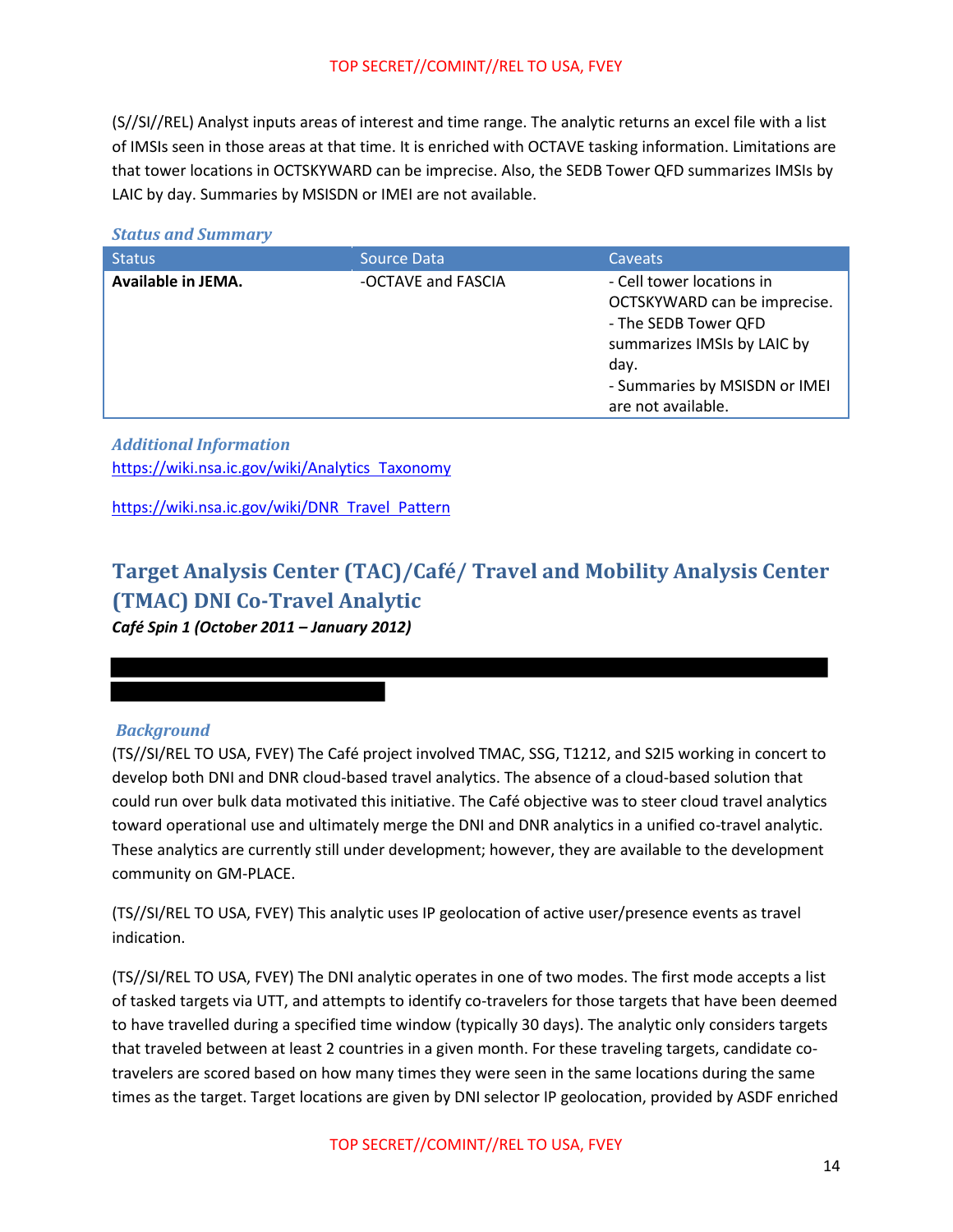with GEO reference data (or geo-tagging where available). Because this data provides city-level location resolution, co-traveler candidates are assigned scores based on the extent to which they were seen in the same cities and on the same days as targets.

(TS//SI/REL TO USA, FVEY) The second mode accepts a pattern representing target travel across spanning countries of interest (e.g.,  $\qquad \qquad$ ), and optionally, the days on which the countries were visited. In this mode, the TAC/Café/TMAC DNI Co-travel analytic in this mode identifies travelers that (at minimum) match the pattern. All candidates that match the pattern are regarded as possible co-travelers.

(S//REL TO USA, FVEY) The result of these analytics is a QFD monthly roll-up that can be queried.

#### *Status and Summary*

| <b>Status</b>                                                         | <b>Source Data</b>                                                                       | Caveats                                                                                                                                                        |
|-----------------------------------------------------------------------|------------------------------------------------------------------------------------------|----------------------------------------------------------------------------------------------------------------------------------------------------------------|
| Available to developers with<br>access to Ghostmachine (GM-<br>PLACE) | - Tasked DNI selectors (UTT)<br>- Geotagged ASDF data<br>- User-provided travel patterns | - Tasked targets or travel<br>patterns provided as input;<br>results include tasked and<br>untasked targets                                                    |
|                                                                       |                                                                                          | - Analytic operates at the<br>country level to determine<br>travel/city level for co-traveler<br>determination, and designed to<br>provide monthly QFD roll-up |
|                                                                       |                                                                                          | - Proxies and other shared IP<br>settings can render IP<br>geolocation susceptible                                                                             |

#### *Future Work*

(S//SI/REL TO USA, FVEY) The TAC/Café/TMAC DNI Co-traveler team also considered capabilities to enable follow-on queries utilizing CHALKFUN for convergence efforts to identify roaming handsets as possible DNI target co-travelers.

*Other resources*  https://ncmd-satc01.ncmd.nsa.ic.gov/gambit/public/q/dni travel analytic cloud version

https://wiki.nsa.ic.gov/wiki/Cafetravel dni co-travelers

## **TAC/Café/TMAC DNR Co-Traveler Analytic**  *Café Spin 2 (January – July 2012)*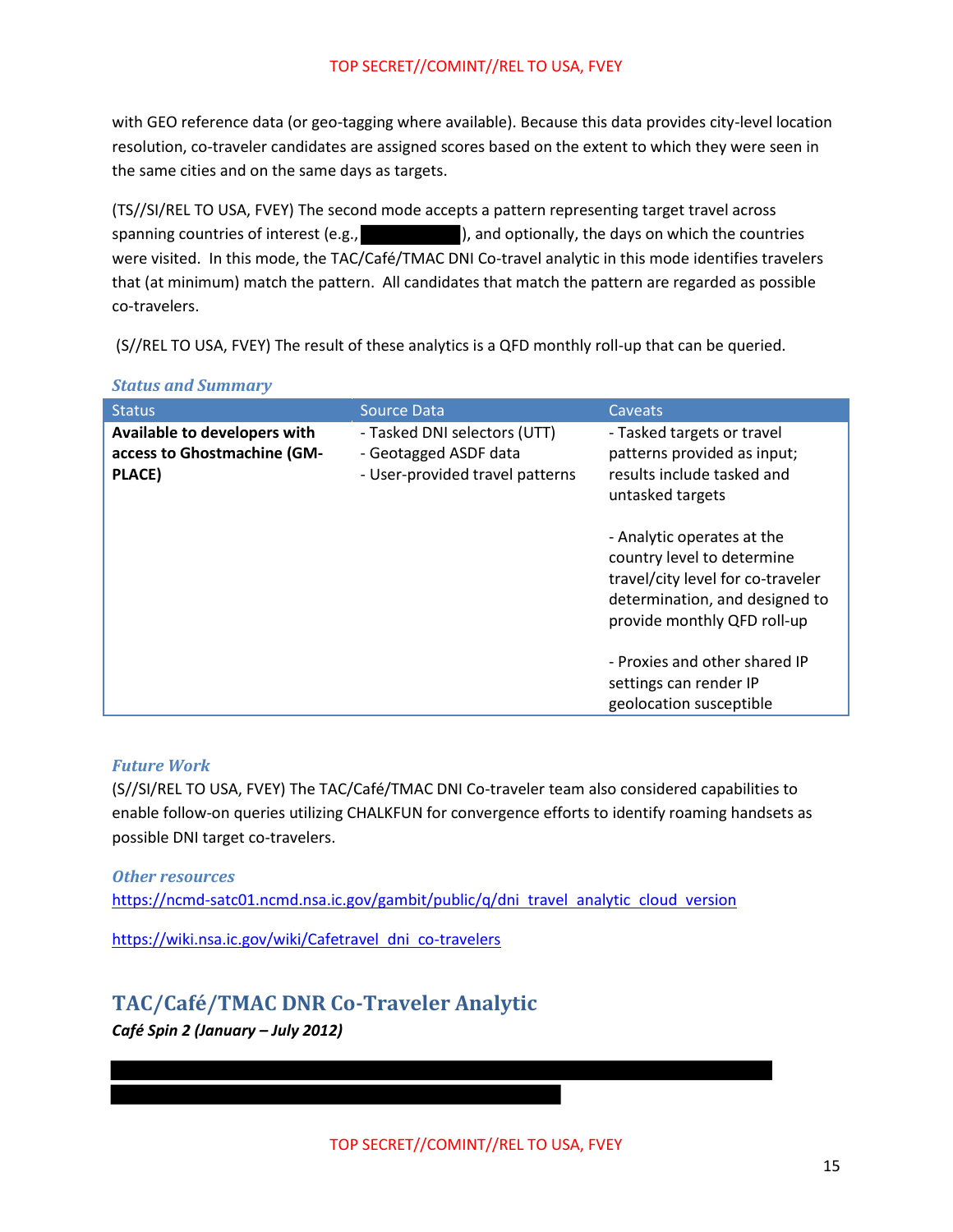#### *Background*

(TS//SI/REL TO USA, FVEY) The Café project involved TMAC, SSG, T1212, and S2I5 working in concert to develop both DNI and DNR cloud-based travel analytics. The absence of a cloud-based solution that could run over bulk data motivated this initiative. The Café objective was to merge the DNI and DNR analytics to create one complete co-travel analytic; however the DNR co-traveler analytic, described below, is currently still under development.

(TS//SI/REL TO USA, FVEY) The DNR cloud-based analytic considers all known targets (tasked in OCTAVE) that have traveled within a given date range (e.g., monthly roll-up to five month range), and attempts to find their co-travelers. Co-travelers are defined as individuals that were seen in the same area (currently defined by VLRs) around the same time as the targets. The output includes both tasked and untasked selectors as possible co-travelers with the tasked seeds. Each possible co-traveler is assigned a score that indicates the probability of co-travel with the seed. Higher scores are assigned to co-travelers that are seen at more of the same locations and closer in time (pairs are given one point if seen within one hour, and a half point if seen within two hours of each other).

#### *Status and Summary*

| <b>Status</b>                                                 | <b>Source Data</b>                                                                                           | <b>Caveats</b>                                                                           |
|---------------------------------------------------------------|--------------------------------------------------------------------------------------------------------------|------------------------------------------------------------------------------------------|
| Analytic has been tested on<br><b>FASCIA data on GM-PLACE</b> | - FASCIA data on GM-PLACE<br>- ~40B rows in the GM PLACE<br><b>CLOUDBASE table</b>                           | - Analytic only considers tasked<br>selectors as seeds<br>- Source data provided by VLRs |
| <b>Command line interface</b><br>available to developers      | - CHALKFUN Enrichment (VLR<br>Country mapping)<br>- CLOUDBASE Events (IMSI, IMEI)<br>rounded to nearest hour | - Co-travel events are rolled-up<br>by the hour                                          |

#### *Future Work*

(S//SI/REL TO USA, FVEY) Follow-on analysis could take advantage of FASTSCOPE reservation number feature which will return all co-travelers that travel on the same reservation number within a given time period (because reservation numbers are reused, a specific timeframe must be provided).

*Other Resources*  https://wiki.nsa.ic.gov/wiki/DNR Traveler

https://wiki.nsa.ic.gov/wiki/DNR Co-Traveler

https://wiki.nsa.ic.gov/wiki/DNR Travel Pattern

### **DNR Co-Traveler Manual Analysis**

Taken from: https://ncmdsatc01.ncmd.nsa.ic.gov/gambit/public/q/dnr co travel based on similiar cell ids over a time frame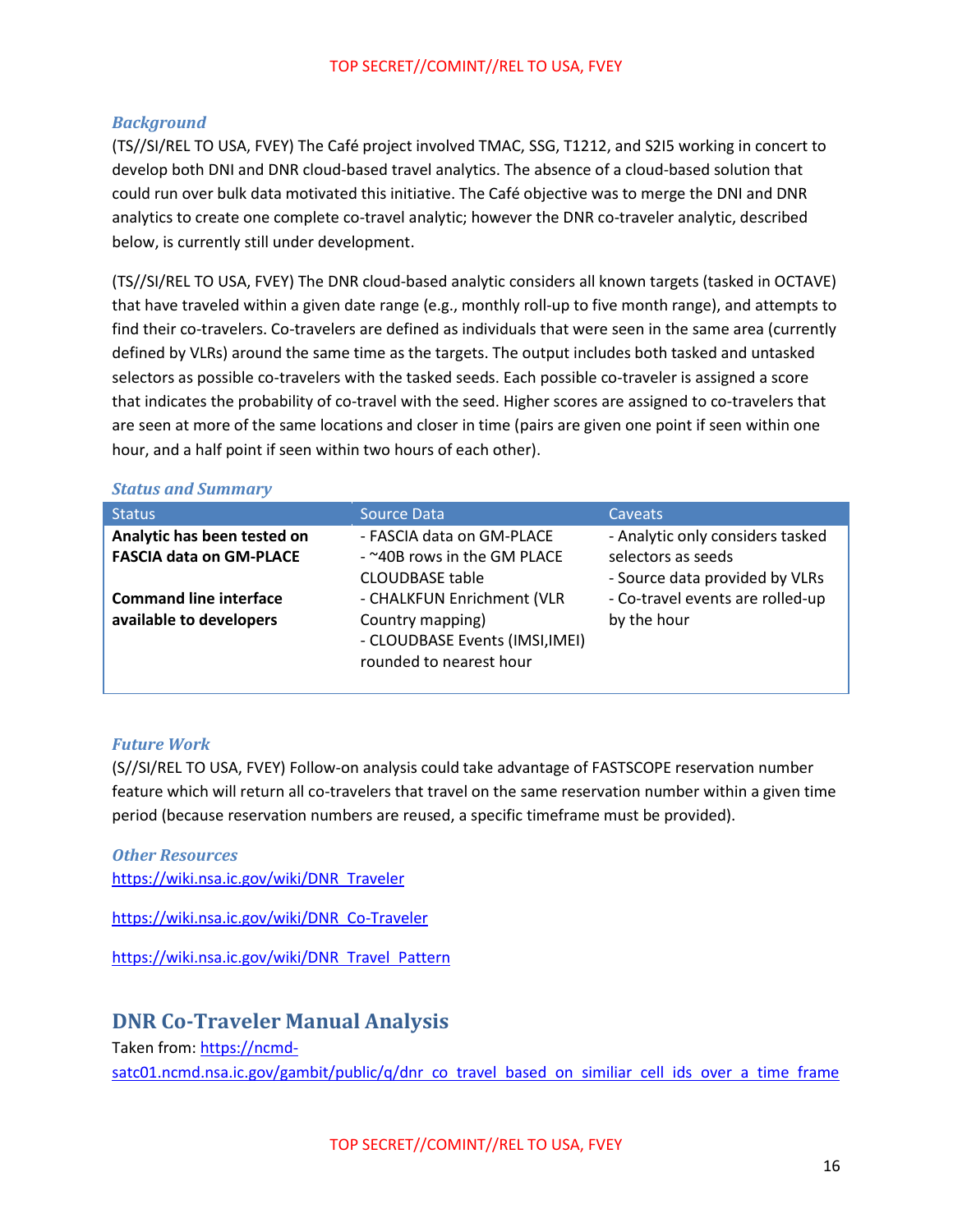1. Start with a target selector (e.g. IMSI)

2. Query the target selector for PCS events to identify cell towers this target his hitting off of and at what date/time.

3. Note the cell towers, location of the cell towers, and the date/times

4. Query those cell towers (and other cell towers in the area) for those dates and times to identify other users who are hitting off of those towers

5. Compare the results of the users hitting off of the cell towers.

6. Rank the selectors as being possible candidates for co-travelers based on what cell towers they hit on at the right times.

7. Selectors that are reliably seen to be hitting off of the same towers at the same times more than others should get a higher rank.

## **Summary**

l

(S//SI/REL TO USA, FVEY) At the beginning of this paper, we presented a number of key issues and questions. Many of the analytics define themselves by (1) the key issues they address in novel ways and (2) the types of source data on which they operate.

(S//SI/REL TO USA, FVEY) The key issues section highlights capabilities that might improve the accuracy of the analytic results. For example, analytics that have knowledge about the locations of GCIDs and VLRs and can augment their procedures with non-SIGINT data such as geographic and terrestrial data. This information contains knowledge about the locations of highways and roads. Analytics that can geographically validate routes between meeting points can then use this information to constrain the possible co-travel routes and candidate co-travel selectors along those routes.

(S//SI/REL TO USA, FVEY) Analytics that can operate on a variety of different source data formats, including both DNI and DNR, benefit from the ability to exploit divergent data sources to develop more complete pictures of target travel behavior.

(S//SI/REL TO USA, FVEY) The co-travel analytics in this study are at various stages of development, testing, and deployment. One possible way forward could be to have an independent organization<sup>2</sup> perform a formal evaluation of these analytics using a common test dataset. This would enable a fair comparison and assessment of the analytics' processing time, efficiency, and accuracy. Understanding the advantages and challenges of each analytic against a common test dataset with ground truth may facilitate planning for future work.

 $^2$  An independent organization is one that is not involved in the development of any of these analytics and that does not have a stake in the outcome.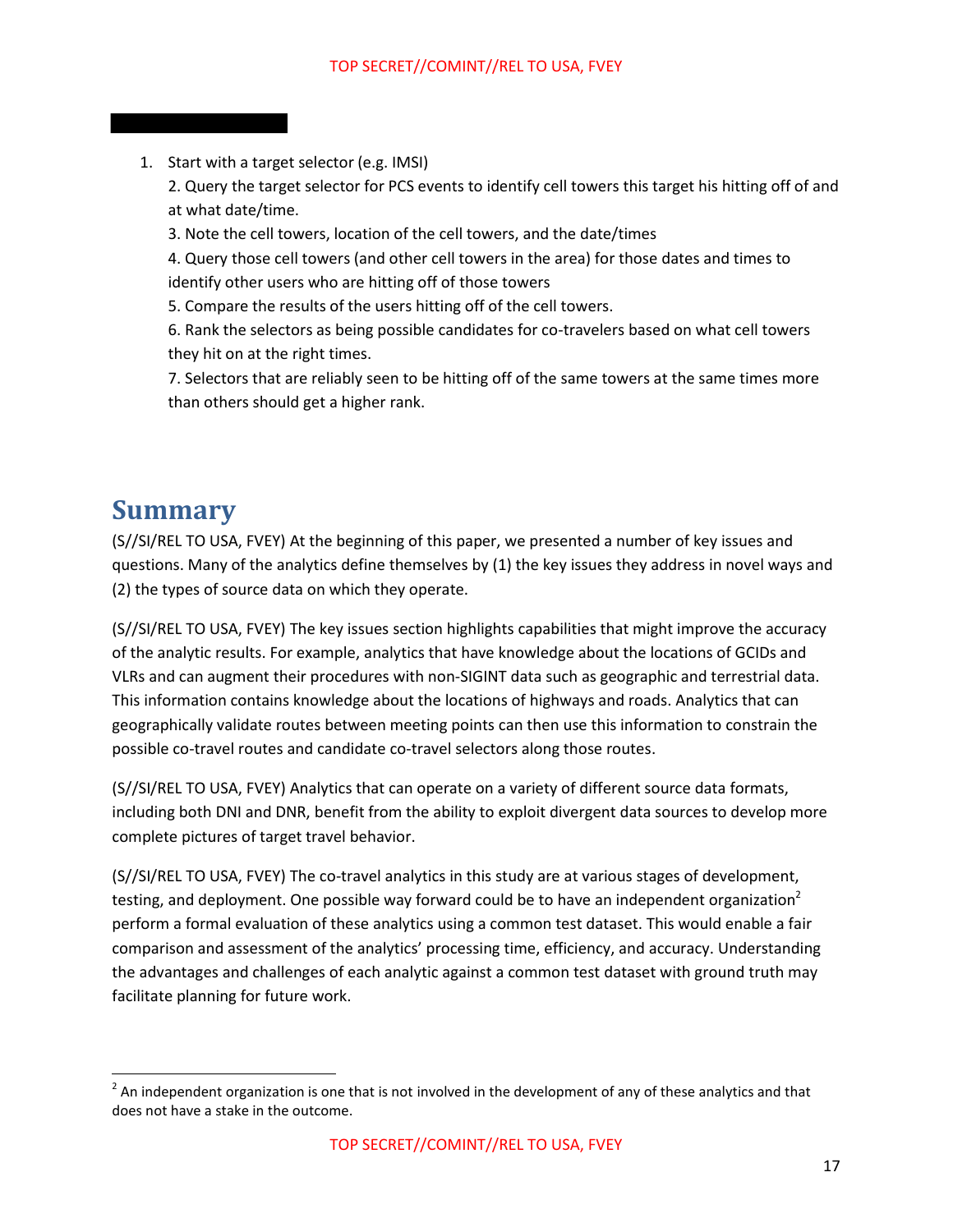## **Acknowledgments**

(U//FOUO) Thanks to all of the participants in this study, listed as POCs under the individual analytics. These individuals participated in face-to-face meetings and phone interviews, and provided the details of their analytics to this study through briefings and write-ups. This compilation would not have been possible without the cooperation of these contributors. Special thanks also to the Geospatial Analysis Support Center for their contributions to the section on Issues and Questions.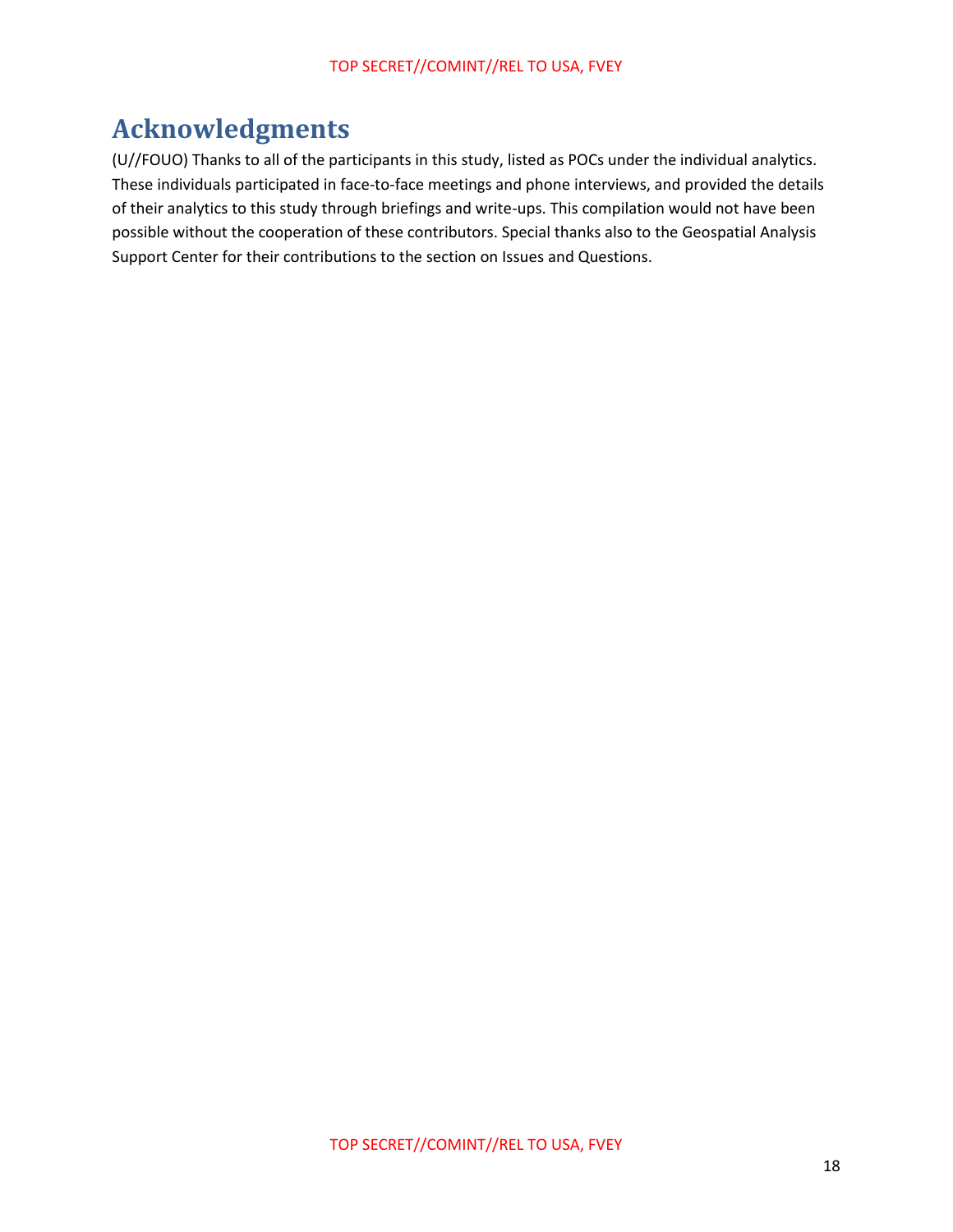# **Summary Table of Co-Travel Analytics**

| <b>Name of Analytic</b>                 | <b>Summary</b>                                                                                                                                                                                                                                                                                                                                                                                                                                             | <b>Source Data</b>                                             | <b>Architecture</b>                                                                                                   | <b>Status</b>                                       | <b>Caveats</b>                                                                                                                                                                                                  |
|-----------------------------------------|------------------------------------------------------------------------------------------------------------------------------------------------------------------------------------------------------------------------------------------------------------------------------------------------------------------------------------------------------------------------------------------------------------------------------------------------------------|----------------------------------------------------------------|-----------------------------------------------------------------------------------------------------------------------|-----------------------------------------------------|-----------------------------------------------------------------------------------------------------------------------------------------------------------------------------------------------------------------|
| <b>CHALKFUN</b>                         | Analytic computes the date,<br>time, and network location of<br>any (tasked or untasked)<br>mobile phone over some time<br>period, and then looks for<br>other mobile phones that<br>were seen in the same<br>network locations around a<br>one hour time window. When<br>a selector was seen at the<br>same location (e.g., VLR)<br>during the time window, the<br>algorithm will reduce<br>processing time by choosing a<br>few events to match over the | - All FASCIA data<br>containing VLR<br>and GCID<br>information | - Cloud-<br>based<br>version could<br>be available<br>as early as<br>September<br>2012.                               | - Operational;<br>Available at<br>analysts desktops | - Current version is not cloud-<br>based and can have long<br>processing times, however<br>cloud-based solution is<br>imminent.<br>- Analytic will only return co-<br>travelers on the same provider<br>network |
| <b>DSD Co-Travel</b><br><b>Analytic</b> | time period. Chalkfun is<br>SPCMA enabled.<br>Predicts target locations and<br>co-travelers by calculating<br>time-based travel trajectories<br>and identifying likely path<br>intersections between<br>observed locations. The<br>analytic calculates travel times<br>at waypoints similar to that<br>used in turn-by-turn<br>navigation systems.                                                                                                         | -Mobile CDRs                                                   | - Netezza<br>- Could be<br>implemented<br>in Cloud-<br>based<br>architecture<br>(Hadoop/<br>MapReduce<br>or Accumulo) | - Implemented and<br>tested at DSD                  | - Requires Netezza (current<br>implementation)<br>- Requires Renoir                                                                                                                                             |
| <b>Geospatial</b>                       | Determines whether two                                                                                                                                                                                                                                                                                                                                                                                                                                     | - Geohashes of                                                 | Cloud-based                                                                                                           | Prototype service                                   | - Requires event locations and                                                                                                                                                                                  |
| <b>Analysis</b>                         | entities (e.g. devices) could                                                                                                                                                                                                                                                                                                                                                                                                                              | GPS point event                                                |                                                                                                                       | implemented on                                      | times for every selector.                                                                                                                                                                                       |
| <b>Tradecraft Center</b>                | have been co-located by                                                                                                                                                                                                                                                                                                                                                                                                                                    | data.                                                          |                                                                                                                       | NGANet. Not yet                                     | - Designed for 1 km grid-based                                                                                                                                                                                  |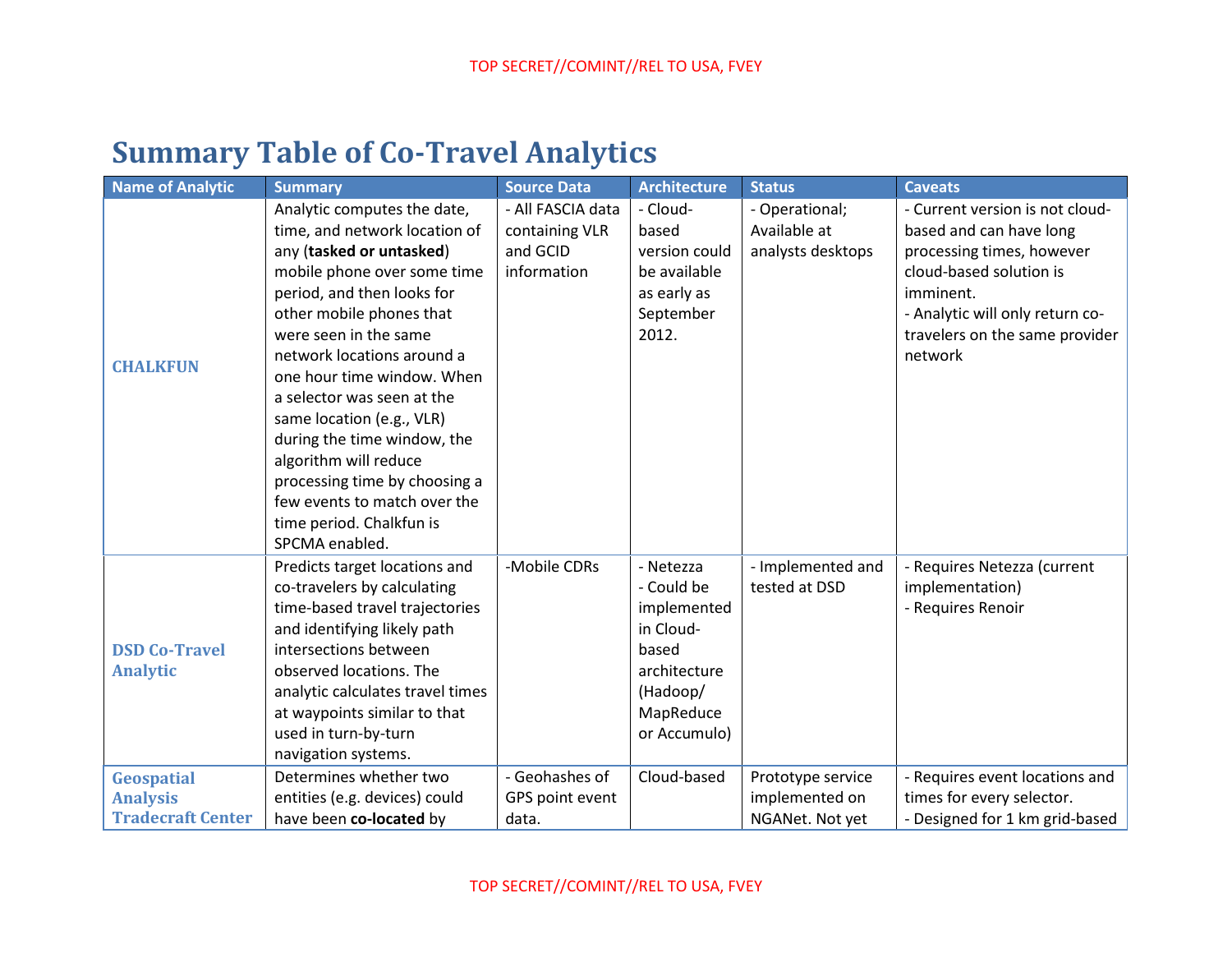| <b>Name of Analytic</b>                         | <b>Summary</b>                                                                                                                                                                                                                                                                                                                                                                                      | <b>Source Data</b>                                                                                                  | <b>Architecture</b>                                                 | <b>Status</b>                                                                                                                                                                                          | <b>Caveats</b>                                                                                                                                                                                                                                                                                                               |
|-------------------------------------------------|-----------------------------------------------------------------------------------------------------------------------------------------------------------------------------------------------------------------------------------------------------------------------------------------------------------------------------------------------------------------------------------------------------|---------------------------------------------------------------------------------------------------------------------|---------------------------------------------------------------------|--------------------------------------------------------------------------------------------------------------------------------------------------------------------------------------------------------|------------------------------------------------------------------------------------------------------------------------------------------------------------------------------------------------------------------------------------------------------------------------------------------------------------------------------|
| (GATC)<br>Opportunity<br><b>Volume Analytic</b> | considering the possibility of<br>their travel paths intersecting.<br>Computes possible travel<br>routes for each entity<br>between specified events,<br>considering terrain, land<br>cover, and road network data.                                                                                                                                                                                 |                                                                                                                     |                                                                     | ported to NSANet.                                                                                                                                                                                      | locations and 15 minute time<br>intervals.<br>- Co-travel capability would<br>require analyst to define a<br>series of meetings at specified<br>locations.                                                                                                                                                                   |
| <b>Co-Traveler</b><br>Analytic                  | The analytic computes event<br>sequences of LAT, LONG, and<br>time for each tasked selector.<br>These are called "tracks". Each<br>selector's tracks are pairwise-<br>compared to the others and a<br>measure of similarity in time<br>and space is computed.<br>The analytic works cross-<br>network by computing target<br>"closeness" based on the GCID<br>Lat/Long GEO information and<br>time. | - Sortinglead<br>summaries of<br>FASCIA data on<br>GM-PLACE and<br>GM-<br>- RT-RG regional<br><b>GSM</b> collection | Cloud-based                                                         | Initial development<br>completed.<br>In testing phase,<br>not yet operational                                                                                                                          | - This cloud analytic is<br>oriented to work on 7 to 30<br>days worth of regional<br>collection.<br>- Analytic only considers<br>tasked selectors as seeds.<br>- Analytic does not consider<br>targets that do not travel<br>outside a 20 to 50 km radius.<br>- Track dataset must be<br>repopulated for each data<br>update |
| Co-<br><b>Traveler Analytics</b>                | - The Fast Follower (FF)<br>analytic considers non-SIGINT<br>reference paths for station<br>personnel based on detailed<br>knowledge of the entity's<br>location. Candidate followers<br>are determined by identifying<br>other individuals whose path<br>matches the reference path in<br>space and time.<br>- The Meet&Greet Spatial<br>Chaining (MGSC) analytic                                  | - Smartphone<br>data from<br><b>ELKPRINTS</b><br>- Reference-<br>path data (FF)<br>- List of<br>selectors<br>(MGSC) | Cloud-based<br>Implemented<br>in Java and<br>ported to<br>MapReduce | The MGSC analytics<br>has been tested on<br>real ELKPRINTS<br>data, but results<br>have not been<br>validated by<br>operational<br>analysts.<br>The FF analytic has<br>been tested on<br>made-up data. | - Analytic designed for precise<br>geolocation data (e.g., from<br>smartphones)<br>- MGSC analytic would require<br>the analyst to define a series<br>of meetings                                                                                                                                                            |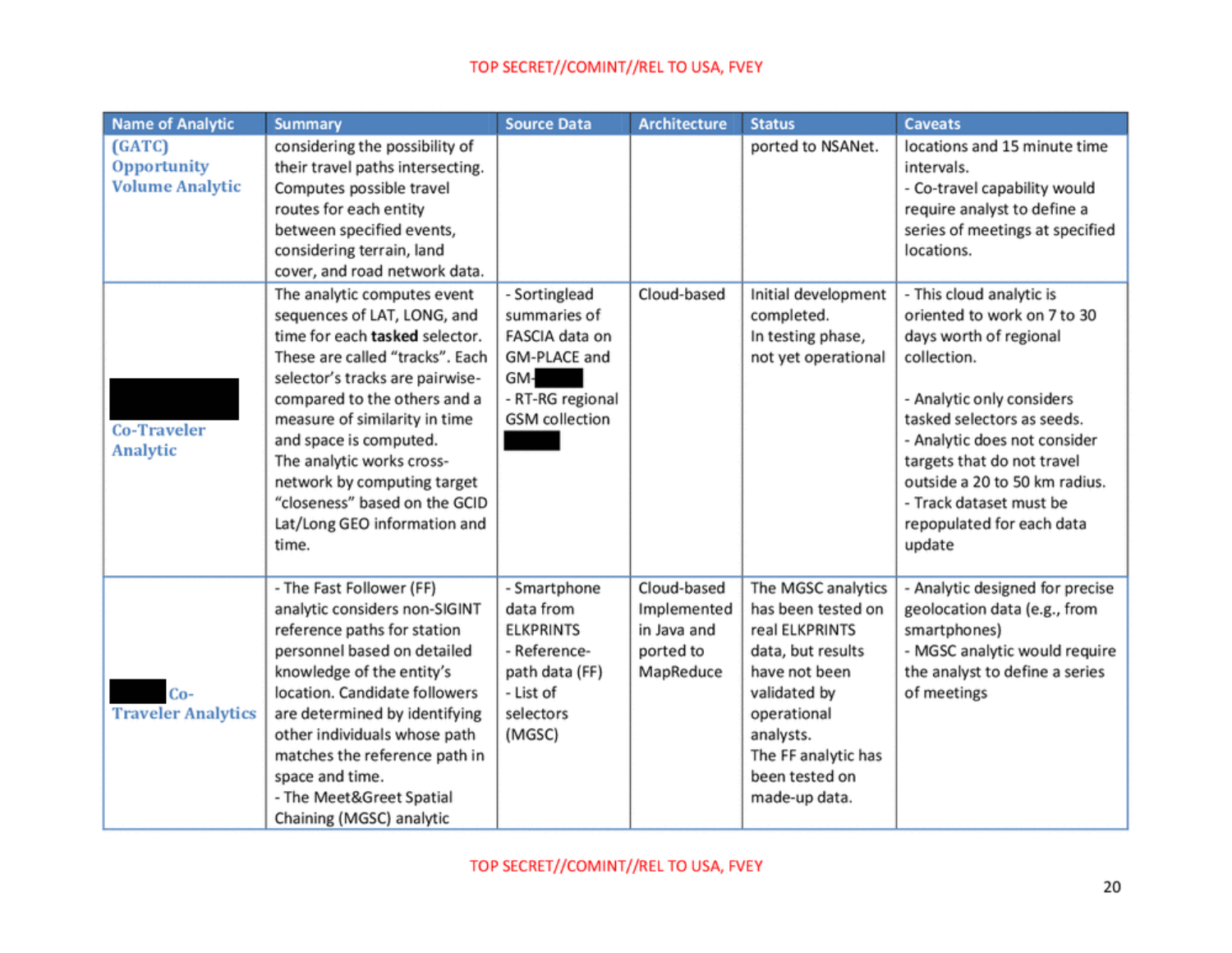| Name of Analytic                                               | <b>Summary</b>                                                                                                                                                                                                                                                                                                                                                                          | <b>Source Data</b>                                                                                                              | <b>Architecture</b>                             | <b>Status</b>                                                                                                           | <b>Caveats</b>                                                                                                                                                                                                                                                                                                                                                                                    |
|----------------------------------------------------------------|-----------------------------------------------------------------------------------------------------------------------------------------------------------------------------------------------------------------------------------------------------------------------------------------------------------------------------------------------------------------------------------------|---------------------------------------------------------------------------------------------------------------------------------|-------------------------------------------------|-------------------------------------------------------------------------------------------------------------------------|---------------------------------------------------------------------------------------------------------------------------------------------------------------------------------------------------------------------------------------------------------------------------------------------------------------------------------------------------------------------------------------------------|
|                                                                | applies a maximum velocity<br>movement parameter to<br>approximate the time that an<br>individual was at each<br>location. Co-travelers are<br>identified by discovering pairs<br>of selectors that meet<br>duration and distance<br>thresholds set by the analyst.                                                                                                                     |                                                                                                                                 |                                                 |                                                                                                                         |                                                                                                                                                                                                                                                                                                                                                                                                   |
| <b>PACT NGA-NSA</b><br><b>GATC Analytic</b>                    | Identifies clusters of<br>waypoints for each target<br>handset. Identifies which pairs<br>of handsets contain similar<br>waypoint clusters. Pairs are<br>scored based on the number<br>of waypoint clusters that<br>match.                                                                                                                                                              | data<br>from<br><b>CULTWEAVE via</b><br>ICReach (e.g.<br>~5M locations<br>over 6 years for<br>200K<br>locations per<br>day)     | Cloud-based<br>Hadoop<br>MapReduce<br>framework | Tested on<br>data from<br>CULTWEAVE.<br>Patterns stored in<br>QFD.<br>In process of<br>transitioning PACT<br>to NSA/S2. | - Analytic designed for<br>point data                                                                                                                                                                                                                                                                                                                                                             |
| <b>R6 SORTINGLEAD</b><br><b>Co-Traveler</b><br><b>Analytic</b> | Analytic accepts a tasked or<br>untasked selector and<br>timeframe as input, and then<br>derives an itinerary for the<br>selector that includes the CELL<br>IDs and/or VLRs. The itinerary<br>is based on a series of<br>waypoints. The analytic<br>searches for other selectors<br>that were "near" these<br>waypoints in space and time.<br>Candidates are scored and<br>prioritized. | - In testing<br>phase to be<br>replacement<br>back-end for the<br>current<br>production<br><b>CHALKFUN CO-</b><br>traveler tool | Cloud-based<br>MapReduce                        | - FASCIA PCS<br>Sortinglead<br><b>Summaries</b>                                                                         | - Analytic cannot recover<br>cross-network co-travelers<br>- Analytic will not be effective<br>against stationary (non-<br>traveling) targets<br>- Processing is memory<br>intensive<br>- Analytic is sensitive to large<br>cells, VLRs, and dense areas<br>- Not directly applicable to sat<br>phones with LAT/LONG<br>information<br>- Results can be sensitive to<br>timeframe chosen as input |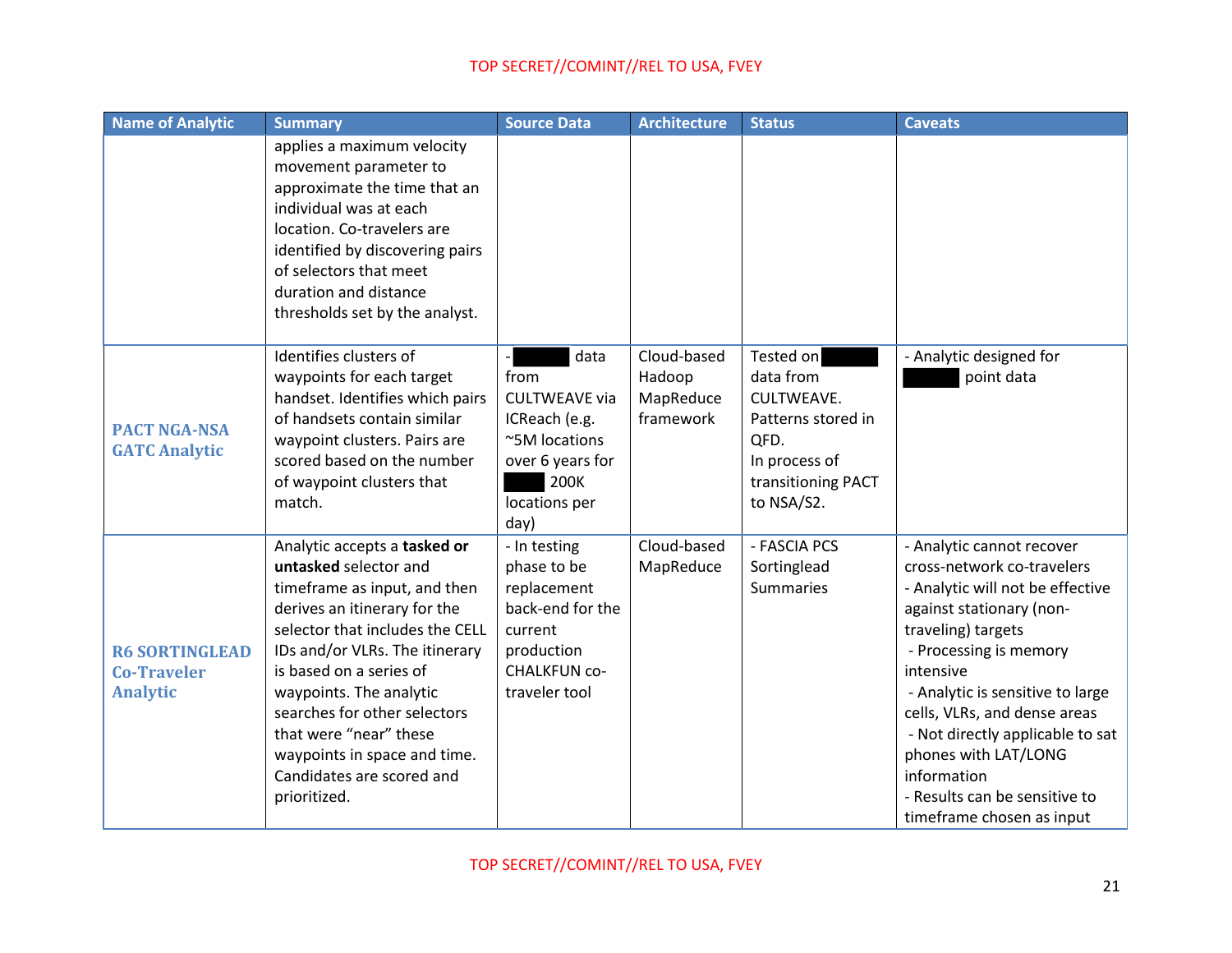| <b>Name of Analytic</b>                               | <b>Summary</b>                                                                                                                                                                                                                                                                                                                                                                                                                                                                                                                                                                                                                                             | <b>Source Data</b>                                                                               | <b>Architecture</b> | <b>Status</b>                                                                                        | <b>Caveats</b>                                                                                                                                                                                                                 |
|-------------------------------------------------------|------------------------------------------------------------------------------------------------------------------------------------------------------------------------------------------------------------------------------------------------------------------------------------------------------------------------------------------------------------------------------------------------------------------------------------------------------------------------------------------------------------------------------------------------------------------------------------------------------------------------------------------------------------|--------------------------------------------------------------------------------------------------|---------------------|------------------------------------------------------------------------------------------------------|--------------------------------------------------------------------------------------------------------------------------------------------------------------------------------------------------------------------------------|
|                                                       |                                                                                                                                                                                                                                                                                                                                                                                                                                                                                                                                                                                                                                                            |                                                                                                  |                     |                                                                                                      | (not effective for large queries                                                                                                                                                                                               |
|                                                       |                                                                                                                                                                                                                                                                                                                                                                                                                                                                                                                                                                                                                                                            |                                                                                                  |                     |                                                                                                      | across multiple countries and                                                                                                                                                                                                  |
| <b>RT-RG Sidekicks</b>                                | (TS//SI/REL TO USA, FVEY).<br>This analytic computes<br>"movement summaries" of<br>tasked selectors. These are<br>lists of locations that a target<br>visited during the timeframe<br>of interest. Then, the system<br>discovers pairs of targets that<br>could be traveling together by<br>comparing their movement<br>summaries, factoring out pairs<br>that could not have<br>reasonably arrived at the<br>meeting waypoints within 10<br>minutes of each other.<br>Because this analytic<br>considers physical (LAT/LONG)<br>locations and travel velocities,<br>it can provide co-traveler<br>results that include selectors<br>on different provider | - Currently<br>running on RT-<br>RG<br>- Could possibly<br>scale to FASCIA<br>event<br>summaries | Cloud-based         | - QFD available at<br>RT-RG analyst<br>desktop.<br>- RT-RG Tools:<br>Goldminer, CHET,<br><b>GEOT</b> | large time frames)<br>- Requires pre-computing all<br>selectors against all selectors,<br>which can be expensive<br>- Current output includes only<br>tasked selectors<br>- Analytic is not designed for<br>stationary targets |
|                                                       | networks.<br>This QFD first generates                                                                                                                                                                                                                                                                                                                                                                                                                                                                                                                                                                                                                      | - Geohashes of                                                                                   |                     | Analytic tested on                                                                                   | - Analytic designed for GSM                                                                                                                                                                                                    |
| <b>Scalable Analytics</b><br><b>Tradecraft Center</b> | geohashes using GSM event                                                                                                                                                                                                                                                                                                                                                                                                                                                                                                                                                                                                                                  | GSM event data                                                                                   |                     | 90 days of GSM                                                                                       | data, but could be applied to                                                                                                                                                                                                  |
|                                                       | data, and then calculates                                                                                                                                                                                                                                                                                                                                                                                                                                                                                                                                                                                                                                  | retrieved from                                                                                   |                     | event data from                                                                                      | other types of data                                                                                                                                                                                                            |
|                                                       | transition lines indicating that                                                                                                                                                                                                                                                                                                                                                                                                                                                                                                                                                                                                                           | FASCIA.                                                                                          |                     |                                                                                                      | - Oriented to targets that                                                                                                                                                                                                     |
| <b>(SATC)</b> Geospatial<br><b>Lifelines Co-</b>      | a device traveled from one                                                                                                                                                                                                                                                                                                                                                                                                                                                                                                                                                                                                                                 |                                                                                                  |                     |                                                                                                      | remain in one location for at                                                                                                                                                                                                  |
| <b>Travel QFD</b>                                     | geohash to another.                                                                                                                                                                                                                                                                                                                                                                                                                                                                                                                                                                                                                                        |                                                                                                  |                     | Code is available                                                                                    | least 2 hours                                                                                                                                                                                                                  |
|                                                       | The likeliness of co-travel is                                                                                                                                                                                                                                                                                                                                                                                                                                                                                                                                                                                                                             |                                                                                                  |                     | through SATC, but                                                                                    | - Requires Geocoded source                                                                                                                                                                                                     |
|                                                       | based on dwell times at travel                                                                                                                                                                                                                                                                                                                                                                                                                                                                                                                                                                                                                             |                                                                                                  |                     | analytic is no                                                                                       | data for generating                                                                                                                                                                                                            |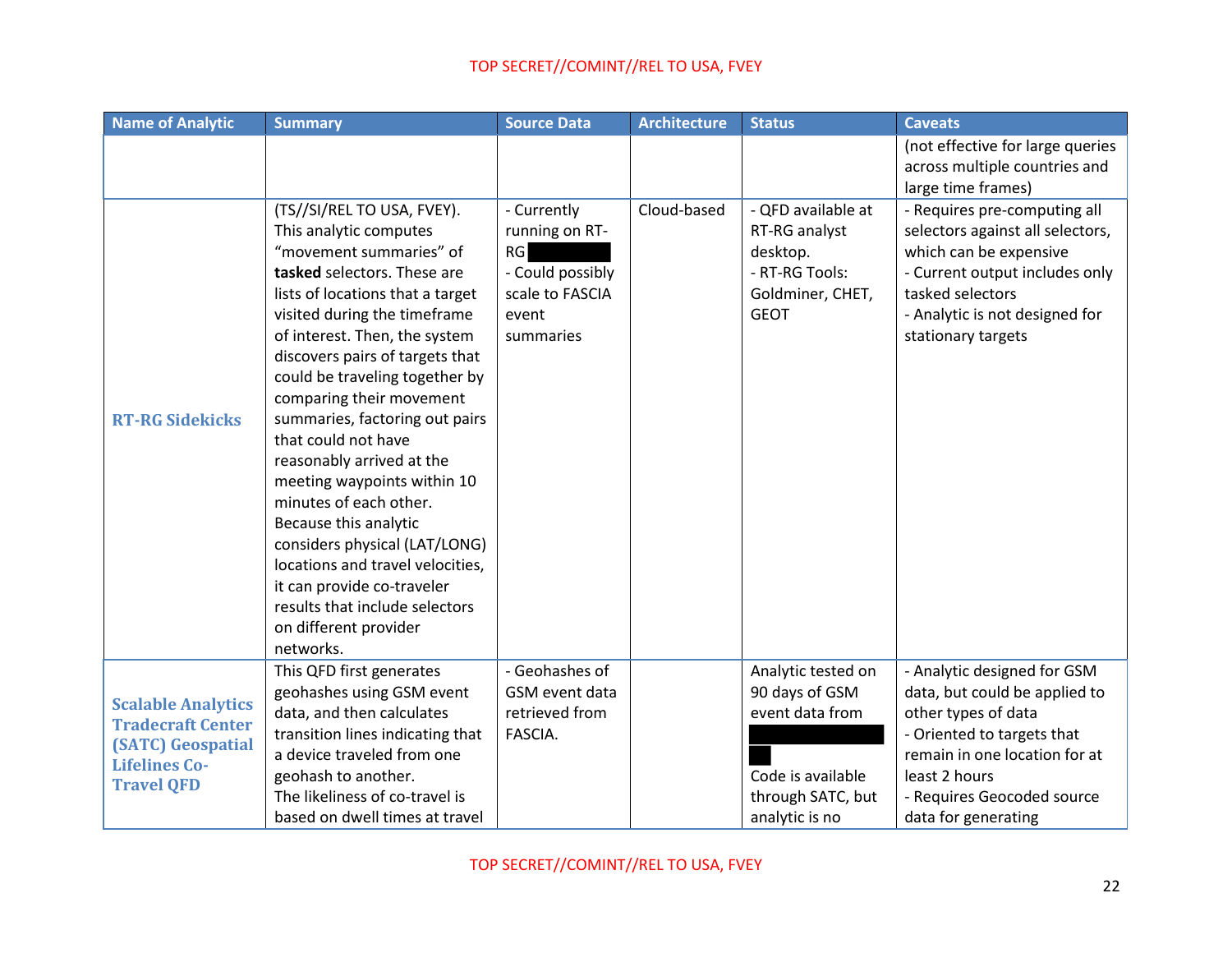| <b>Name of Analytic</b>  | <b>Summary</b>                 | <b>Source Data</b> | <b>Architecture</b> | <b>Status</b>      | <b>Caveats</b>                 |
|--------------------------|--------------------------------|--------------------|---------------------|--------------------|--------------------------------|
|                          | endpoints, and the following   |                    |                     | longer under       | Geohashes                      |
|                          | measurements: net distance,    |                    |                     | development.       |                                |
|                          | time of transition (mins),     |                    |                     |                    |                                |
|                          | speed (kph), Azimuth, and      |                    |                     |                    |                                |
|                          | number of travel segments.     |                    |                     |                    |                                |
|                          | This SEDB JEMA model finds     | <b>OCTAVE and</b>  | <b>Tower QFD</b>    | Operational,       | - Cell tower locations in      |
|                          | SIM card activity seen on cell | FASCIA data        |                     | available in JEMA. | OCTSKYWARD can be              |
|                          | tower panels in multiple       |                    |                     |                    | imprecise.                     |
|                          | areas.                         |                    |                     |                    | - The SEDB Tower QFD           |
| <b>SSG Common</b>        | The analyst inputs areas of    |                    |                     |                    | summarizes IMSIs by LAIC by    |
| <b>IMSIs Analytic</b>    | interest and time range. The   |                    |                     |                    | day.                           |
|                          | analytic returns an excel file |                    |                     |                    | - Summaries by MSISDN or       |
|                          | with a list of IMSIs seen in   |                    |                     |                    | IMEI are not available.        |
|                          | those areas at that time,      |                    |                     |                    |                                |
|                          | enriched with OCTAVE tasking   |                    |                     |                    |                                |
|                          | information.                   |                    |                     |                    |                                |
|                          | Discovers candidate co-        | - Tasked DNI       | Cloud-based         | Available to       | - Tasked targets provided as   |
| <b>Target Analysis</b>   | travelers based on how many    | selectors (UTT)    | <b>GM-PLACE</b>     | developers with    | input; results include tasked  |
| <b>Center</b>            | times selectors were seen in   | - Geotagged        |                     | access to          | and untasked targets           |
| (TAC)/Café/              | the same countries and cities  | ASDF data          |                     | Ghostmachine       | - Analytic operates at the     |
| <b>Travel and</b>        | during the same months as      | - User-provided    |                     | (GM-PLACE)         | country level, and designed to |
| <b>Mobility Analysis</b> | tasked targets. Locations are  | travel patterns    |                     |                    | provide monthly QFD roll-up    |
| <b>Center (TMAC)</b>     | given by DNI selector IP       |                    |                     |                    | - Proxies can make IP          |
| <b>DNI Co-Travel</b>     | geolocation, provided by ASDF  |                    |                     |                    | resolution challenging         |
| <b>Analytic</b>          | enriched with GEO reference    |                    |                     |                    |                                |
|                          | data.                          |                    |                     |                    |                                |
|                          | (TS//SI/REL TO USA, FVEY) The  | - FASCIA data on   | Cloud-based         | Under              | - Analytic only considers      |
|                          | DNR cloud-based analytic       | Ghostmachine       | <b>GM-PLACE</b>     | development        | tasked selectors as seeds.     |
| <b>TAC/Café/TMAC</b>     | considers all known targets    | - 40.7B rows in    |                     |                    |                                |
| <b>DNR Co-Traveler</b>   | (tasked in OCTAVE) that have   | the CLOUDBASE      |                     |                    |                                |
| <b>Analytic</b>          | traveled within a given month, | table              |                     |                    |                                |
|                          | and attempts to find their co- | - CHALKFUN         |                     |                    |                                |
|                          | travelers. Co-travelers are    | Enrichment (VLR    |                     |                    |                                |